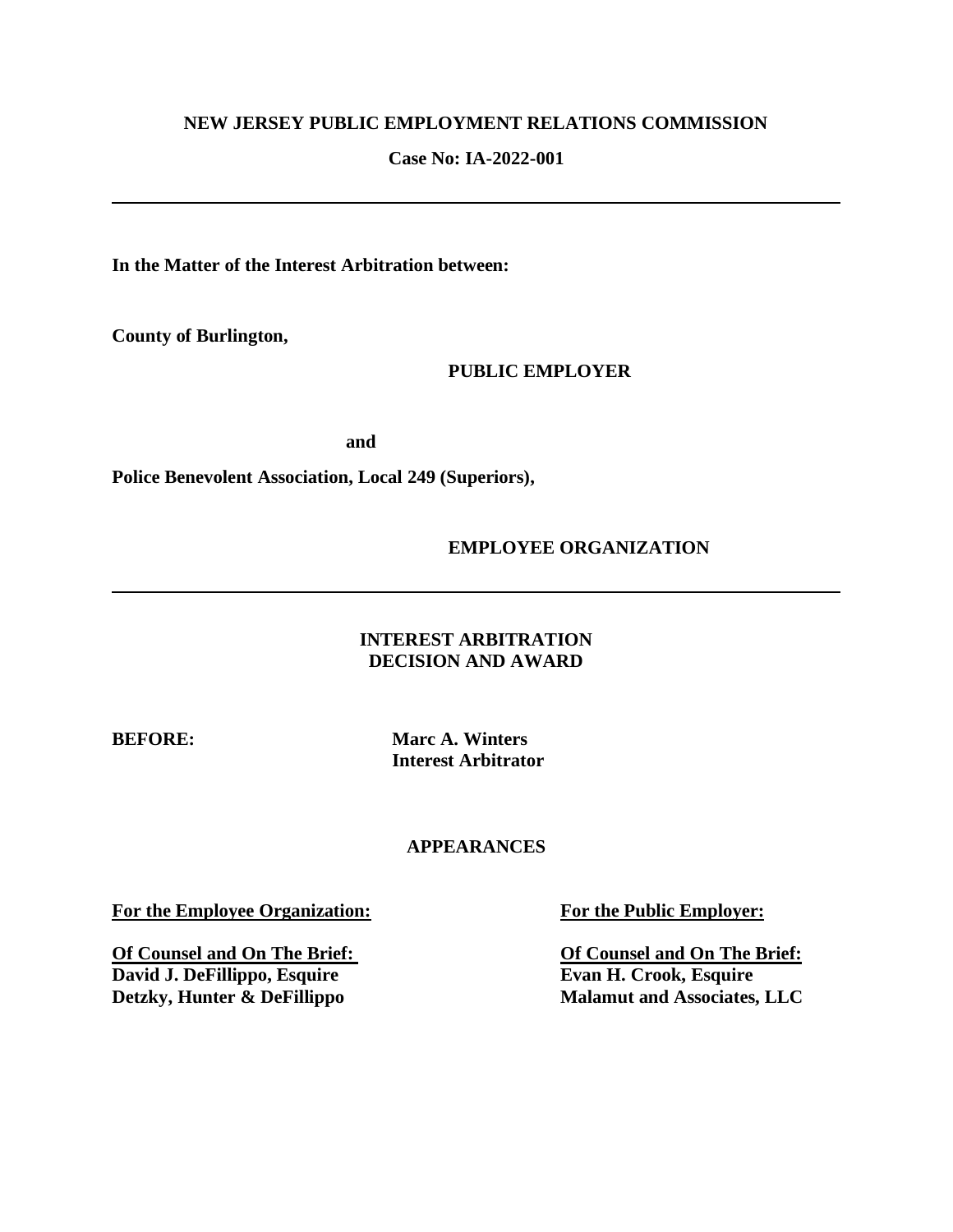#### **PROCEDURAL HISTORY**

On August 13, 2021, the PBA Local 249, filed a Petition to Initiate Compulsory Interest Arbitration ("Petition") with New Jersey's Public Employment Relations Commission ("PERC"). By filing the Petition, the Union asked PERC to appoint an interest arbitrator pursuant to the Police and Fire Interest Arbitration Reform Act, *N.J.S.A.* 34:13-16(e)(1) to make an award concerning a successor collective negotiation agreement. ("CNA") with the County of Burlington. On August 20, 2021, this Arbitrator was appointed, by PERC, to serve as interest arbitrator.

Pursuant to *N.J.S.A.* 34:13-16(b)(3), on Thursday, October 14, 2021, this Arbitrator conducted a mediation session with the parties to "effect a voluntary resolution of the impasse." At the conclusion of the October 14, 2021, mediation session, although an agreement was reached on numerous issues it was determined that the impasse, on the remaining issues, should proceed to interest arbitration. An Evidentiary Hearing was scheduled and conducted, in-person, at the County of Burlington Administration Offices on Thursday, October 21, 2021.

At the Hearing David J. DeFillippo, Esquire of Detzky, Hunter & DeFillippo represented the Union. Evan H. Crook, Esquire of Malamut and Associates, LLC, represented the County.

During the hearings, the parties were permitted the opportunity to argue orally, present documentary evidence, and examine and cross-examine witnesses.

This Arbitrator would like to thank both parties for not only the courtesy and cooperation given to this Arbitrator but to each other as well, including the successful efforts to resolve a number of the outstanding issues during both the mediation and hearing.

The parties' most recent executed contract had a term through December 31, 2018. During the hearing, the Employer waived their ability to pay argument, and confirmed their ability to pay.

In addition, the parties submitted extensive documentary evidence, from various collective negotiations agreements, memorandums of agreement, prior interest arbitration awards, and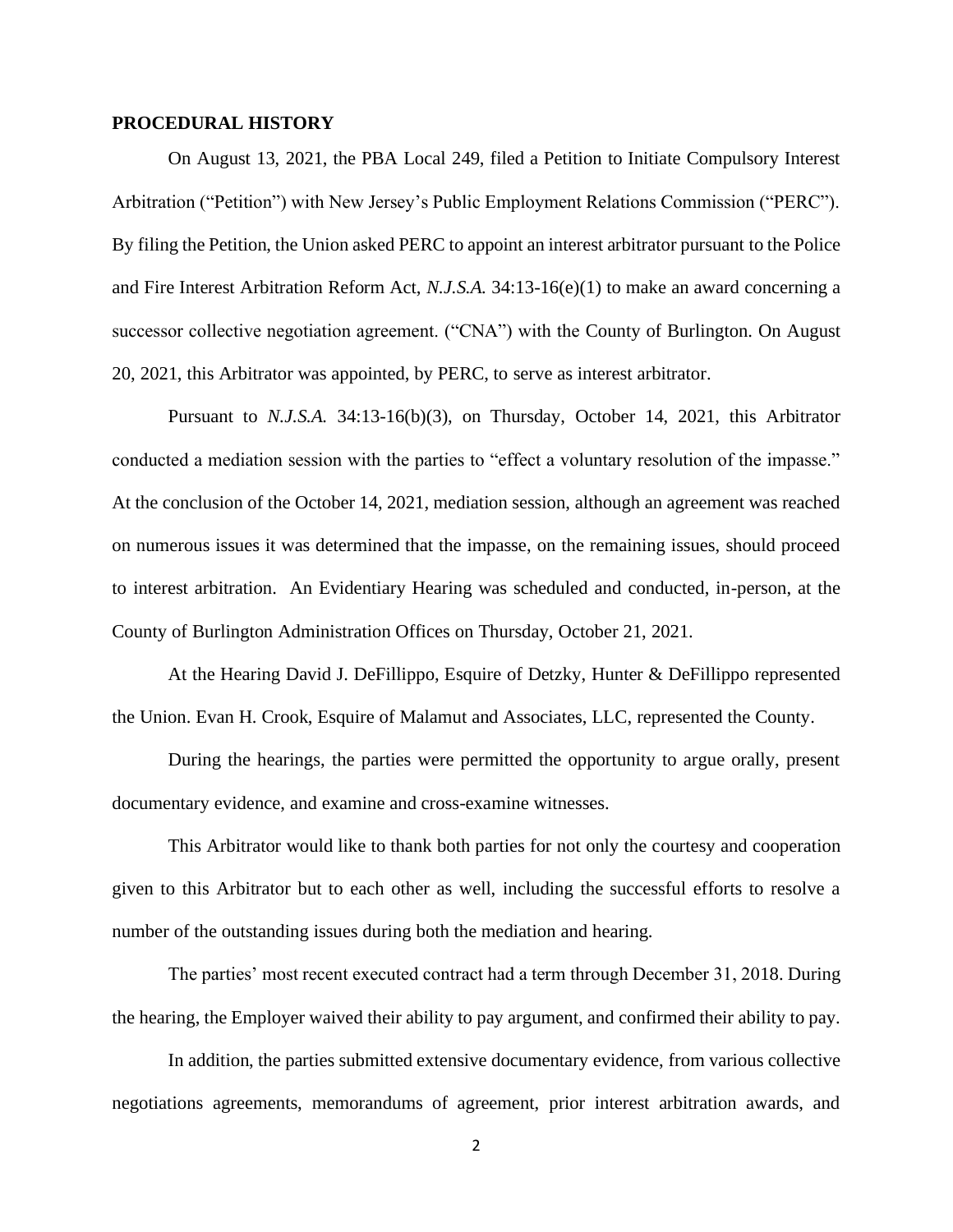financial/economic data. Subsequently, the parties were permitted to submit post-hearing briefs. Ultimately, post-hearing briefs were submitted on and exchanged through this Arbitrator on December 21, 2021, and the record was closed at that time. The evidence provided and the arguments set forth by both parties have been fully considered in preparation and issuance of this Interest Arbitration Decision and Award. The above-mentioned Statutory provisions requires this Arbitrator to issue a written decision within 90 days of the Arbitrator's appointment.<sup>1</sup>

# **PARTIES FINAL OFFERS ON DISUPTED ISSSUES**

# **PBA/SOA FINAL OFFER:**

- 1. Article II Salaries. Salaries for all Sergeants and Lieutenants shall be increased annually, 2019 – 2023, by 3.25%.
- 2. Article IV Health Benefits. Effective January 1, 2022, the premium-sharing contribution for all members shall be reduced from Chapter 78's Tier 4 level to Tier 3 (i.e. 75%).
- 3. Article  $X$  Holidays.

Paragraph C. This clause shall be revised so as to clarify that the "day" provided to an officer scheduled to work on a holiday shall be 11.50 hours, rather than the current 8 hours.

# **COUNTY FINAL OFFER:**

1. Article II – Salaries. Annual salary increases as follows:

2019: 2%; 2020: 2% plus \$500 not to base 1-time payment; 2021: 2%; 2022: 2%; 2023: 2%.

2. Remaining SOA Proposals. Each rejected by the County.

<sup>&</sup>lt;sup>1</sup> A waiver/extension of the 90day requirement was issued, to this Arbitrator, by PERC, on October 18, 2021, due to and based on Covid-19 pandemic issues.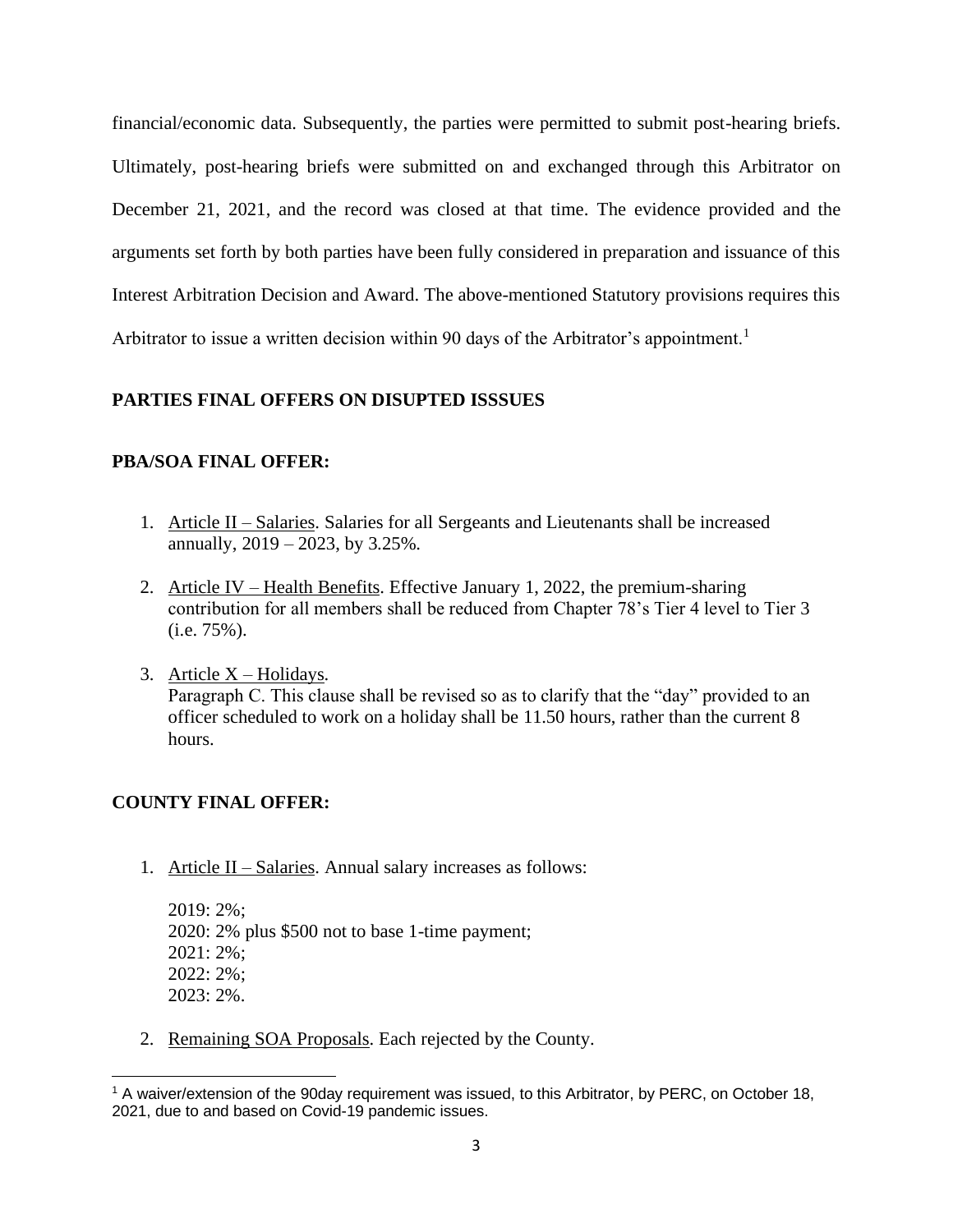### **BACKGROUND**

#### **THE BURLINGTON COUNTY DEPARTMENT OF CORRECTIONS**

The Burlington County Corrections Department ("BCDC") is owned and operated by the Board of Commissioners of Burlington County ("Commissioners") and consists of the Burlington County Detention Center in Mount Holly, New Jersey ("Jail"). The Corrections Department is tasked with operating the Jail 24 hours per day, 365 days per year. At the time of the present Interest Arbitration proceedings, the BCDC is authorized for a total of 175 corrections officers and has approximately 145 correction officers presently employed. The Superior Officers, which are Sergeants and Lieutenants number 23 at the present time. They are charged with Supervising and overseeing the Corrections Officers in maintaining the safety of the inmates and the security of the facility.

The Corrections Department provides secure custody to approximately 450 or more inmates on any given day, although inmates are committed to and released on a frequent basis so that the number of inmates routinely fluctuates. The Jail in Mt. Holly currently houses all inmates. The inmate population ranges from pre-trial detainees to State-sentenced prisoners (including inmates awaiting transportation to State Correctional Facilities and inmates sentenced to County time). The inmate population includes, from time to time, other types of prisoners such as those in federal custody. The violations committed (or alleged to have been committed) by incarcerated individuals vary from motor vehicle violations and municipal violations to more serious offenses such as armed robbery and murder.

The correction officers' last Collective Bargaining Agreement for January 1, 2012, through December 31, 2014, has expired. The Parties did reach agreement and executed a Memorandum of Agreement for 2015 through 2018.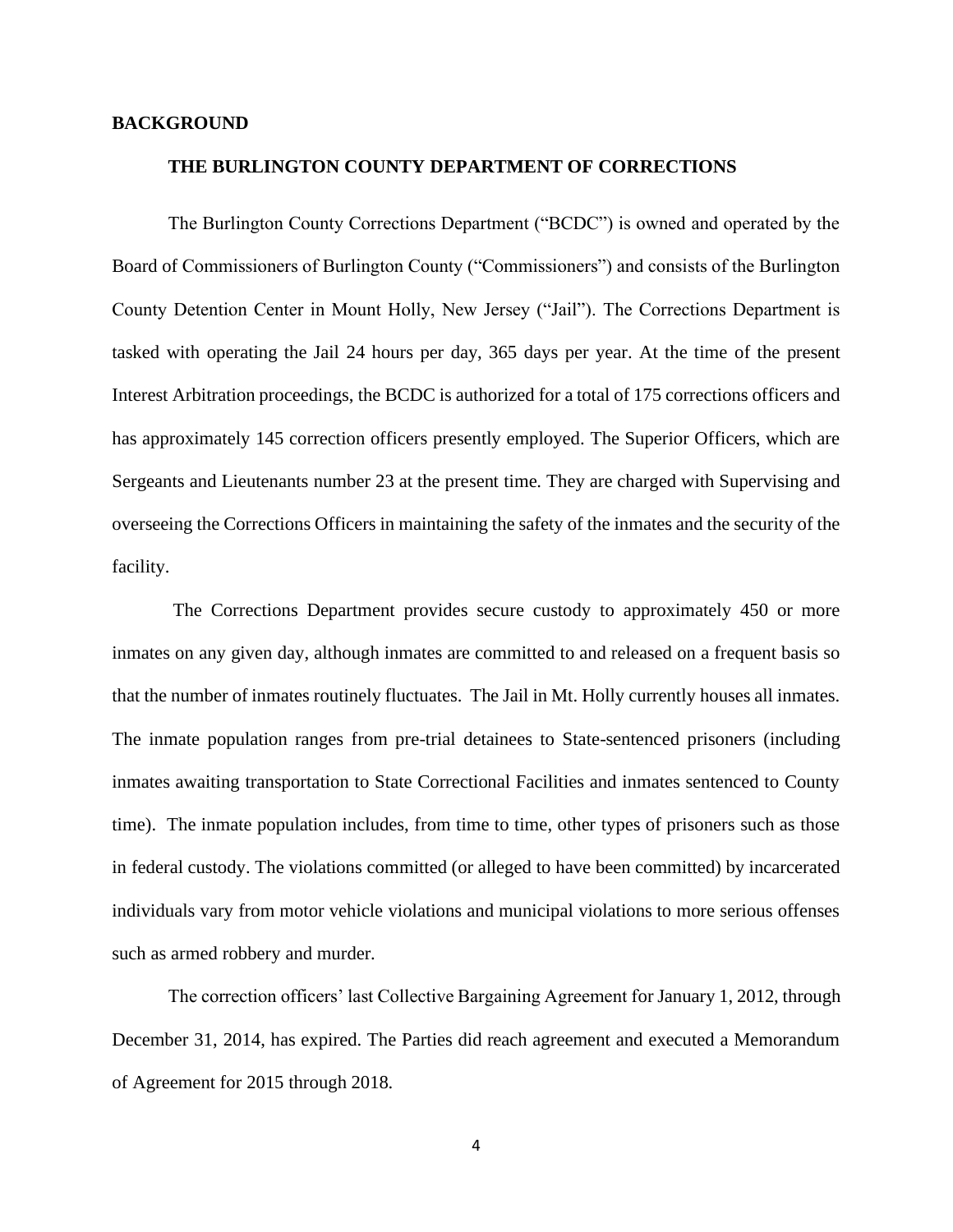### **POSITION OF THE PARTIES**

### **PBA/SOA POISTION:**

#### BURLINGTON COUNTY IS A LARGE, GROWING AND VIBRANT COMMUNITY

NJSA 34:13A-16(g)(1) requires the Arbitrator to consider the interest and welfare of the public. In order to properly analyze this factor, the Arbitrator must be aware of just "who" constitutes the "public" in Burlington County. In Exhibits D and E, the SOA attached numerous documents defining the "public" in Burlington County. These exhibits illustrated that the County is a large, growing and vibrant area enabling it to achieve the designation as the  $8<sup>th</sup>$  best County to live in New Jersey. (D-8).

 Burlington County is geographically the largest of New Jersey's 21 counties. (D-1). It consists of 40 municipalities and stretches from the Delaware River to the west to the Atlantic Ocean to the east. (D-1). In 2019, its population exceeded 445,000, 93% of which was located in urban areas. (D-3). Seventy-five percent (75%) of the County's workforce is in the private sector with only 21% employed in public service. (D-3).

 The average cost of single-family new home construction in 2019 was \$174,100 – an increase more than \$35,000 from 2018! (D-6).

 Moreover, the County consists of stable family units as well an educated populous. Indeed, in 2019 almost 90% of the families in the County lived in the same house as the previous year. (D-24). Also, more than 93% of its residents possess a high school diploma while nearly 40% have earned a Bachelor's degree or higher. (D-24).

 The County's median household income is higher than New Jersey's and 1.4 times higher than the national average. (D-31).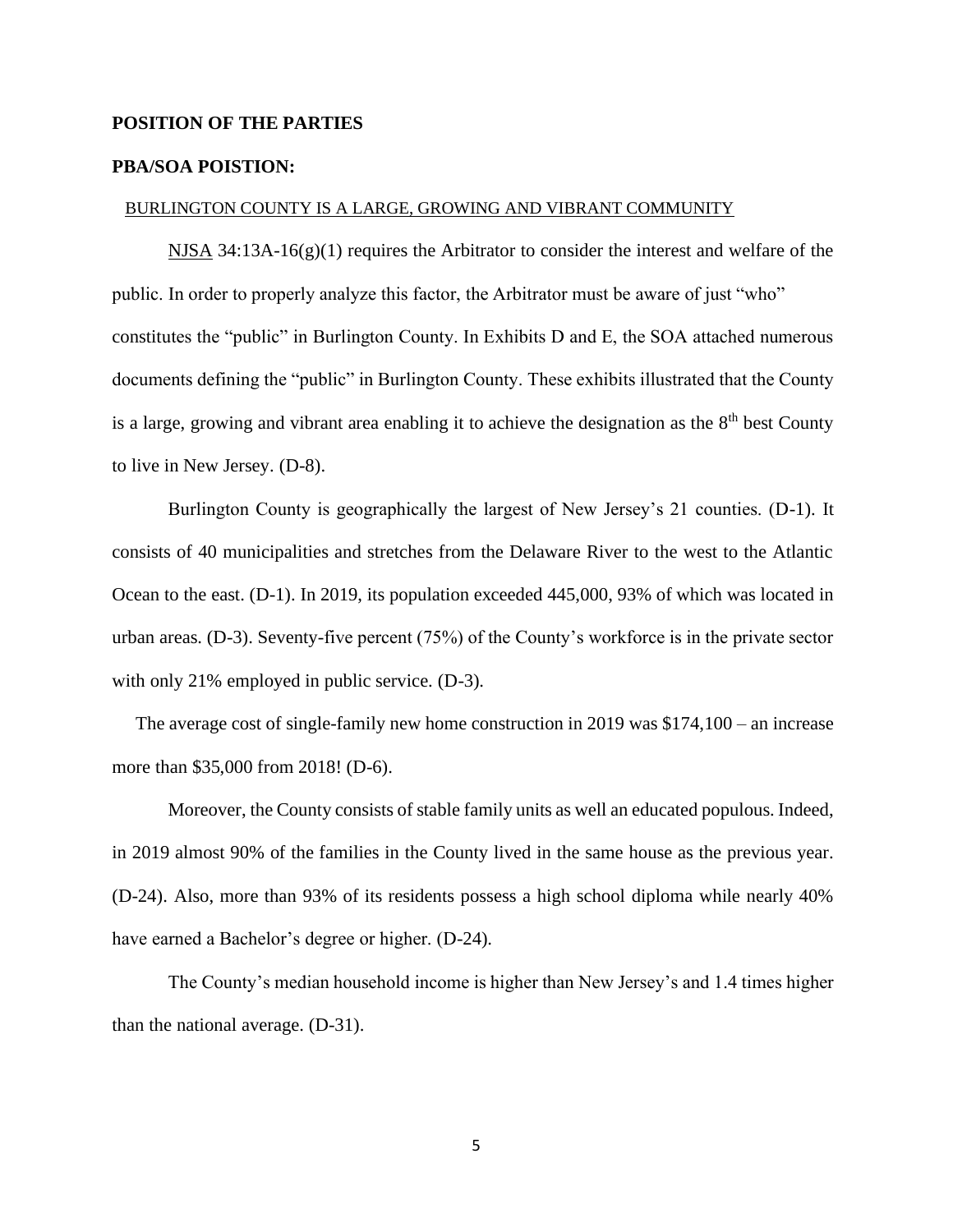Indeed, the County's 2019 median household income (\$88,797) was more that \$3,000 higher than the state average and more than \$23,000 more than the national average! (E-25). To put this data into proper perspective, the County's 2016 median household income (\$80,254) represented not only a  $6\%$  increase over 2015 but placed Burlington as the  $8<sup>th</sup>$  most affluent County in New Jersey! (E-1 to E-22).

 Accordingly, in order for the County to continue to grow and prosper, it is obvious that its law enforcement officers – here, the members of the SOA – must begin to receive fair and competitive wage increases. In this way, the County and its residents, businesses and property owners will benefit from its ability to attract and, more importantly, retain high caliber Correction Sergeants and Lieutenants.

### BURLINGTON COUNTY IS FINANCIALLY SOUND AND SECURE

Pursuant to NJSA 34:13A-16(g)(1),(5) and (9), the Arbitrator must analyze the "lawful authority of the employer" in determining whether to award the proposal advanced by the SOA or the meager salary raises pursued by the County. This analysis generally focuses on whether the SOA's economic proposals will create any "cap" difficulties for the County, specifically, the "spending" cap or the "tax levy" cap.

 Some points an adversary must concede otherwise risk the loss of credibility. Here, the County wisely stipulated that it possesses the ability to properly fund the SOA's economic proposals! The County's stipulation followed the detailed testimony and accompanying report of the SOA's financial expert, Dr. Raphael J. Caprio. (Exh. K). As per his report, outlined the County's "healthy financial condition" and adroitly noted that a "significant portion of the expired contract period is retrospective" wherein "breakage is a definite factor ……resulting in significant savings that largely pay for the CNA requested" by the SOA. (K-2). The "tax levy" cap, Dr. Caprio explained, is not a factor in the present matter, as the County has "foregone more than \$6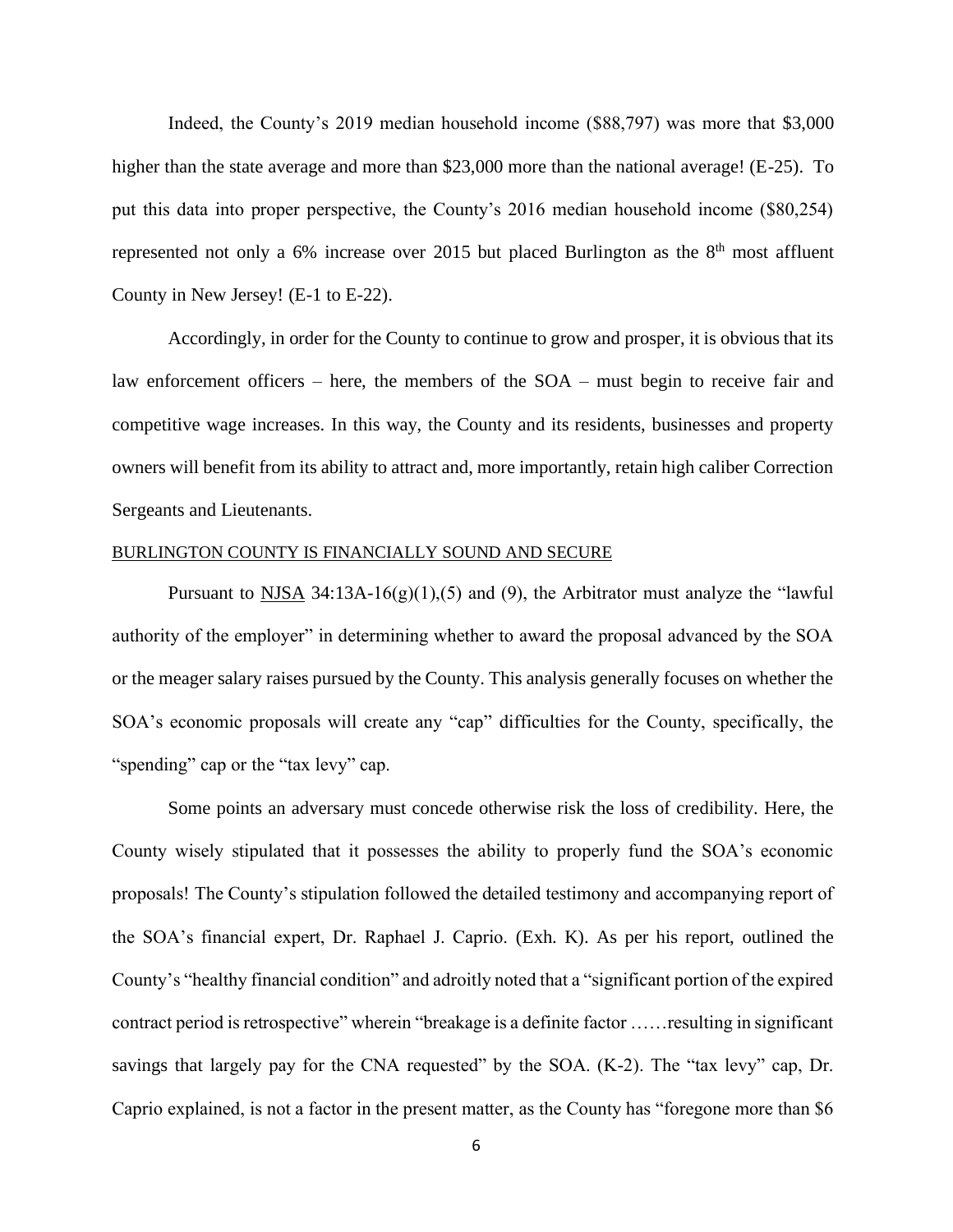million is statutory revenue capacity" since 2017." (K-4 to K-5). As for appropriations, Dr. Caprio illustrated that same increased by a mere 2.3% between 2016 and 2021 and "actually decreased in 2020" by more than 2%. (K-5).

 Additionally, the County received substantial economic relief pursuant to the American Rescue Plan Act (ARPA). (Exh. H and L-7). The SOA established that the County will receive a whopping \$86.37 million over the next two years! (H-3). Dr. Caprio informed that the County's ARPA relief represents the  $6<sup>th</sup>$  highest sum among New Jersey's 21 Counties! (K-7). These funds may be utilized for a variety of purposes including "[r]eplacing lost public sector revenue". (H-15). On this point, Dr. Caprio informed that the County annually collects excess miscellaneous revenues, on average, to the tune of \$1.1 million and predicts that it will quickly recover from 2020's slight dip quite nicely in 2021. (K-8 to K-10). Moreover, due to the availability of the \$86 million via the ARPA, the County may now re-direct other resources initially ear-marked for nonsalary appropriations to fund easily fund the SOA's economic proposals.

 The County also enjoys an extremely healthy Fund Balance. Typically, the Fund Balance is at its lowest on January 1st of a given year as the County appropriates a portion of same toward the new year's budget and then regenerates its surplus during the ensuing 12 months until attaining its zenith on December 31st of said year. (K-12). Here, Dr. Caprio revealed that the County's Fund Balance has increased by an incredible \$7.7 million – or 43% - in just the last 5 years! (K-11).

 As for the impact on the resident property owners within the County in the event the SOA's salary proposal is awarded, Dr. Caprio informed that – with breakage - same would be "virtually non-existent". (K-18). Even discounting breakage, Dr. Caprio revealed that "the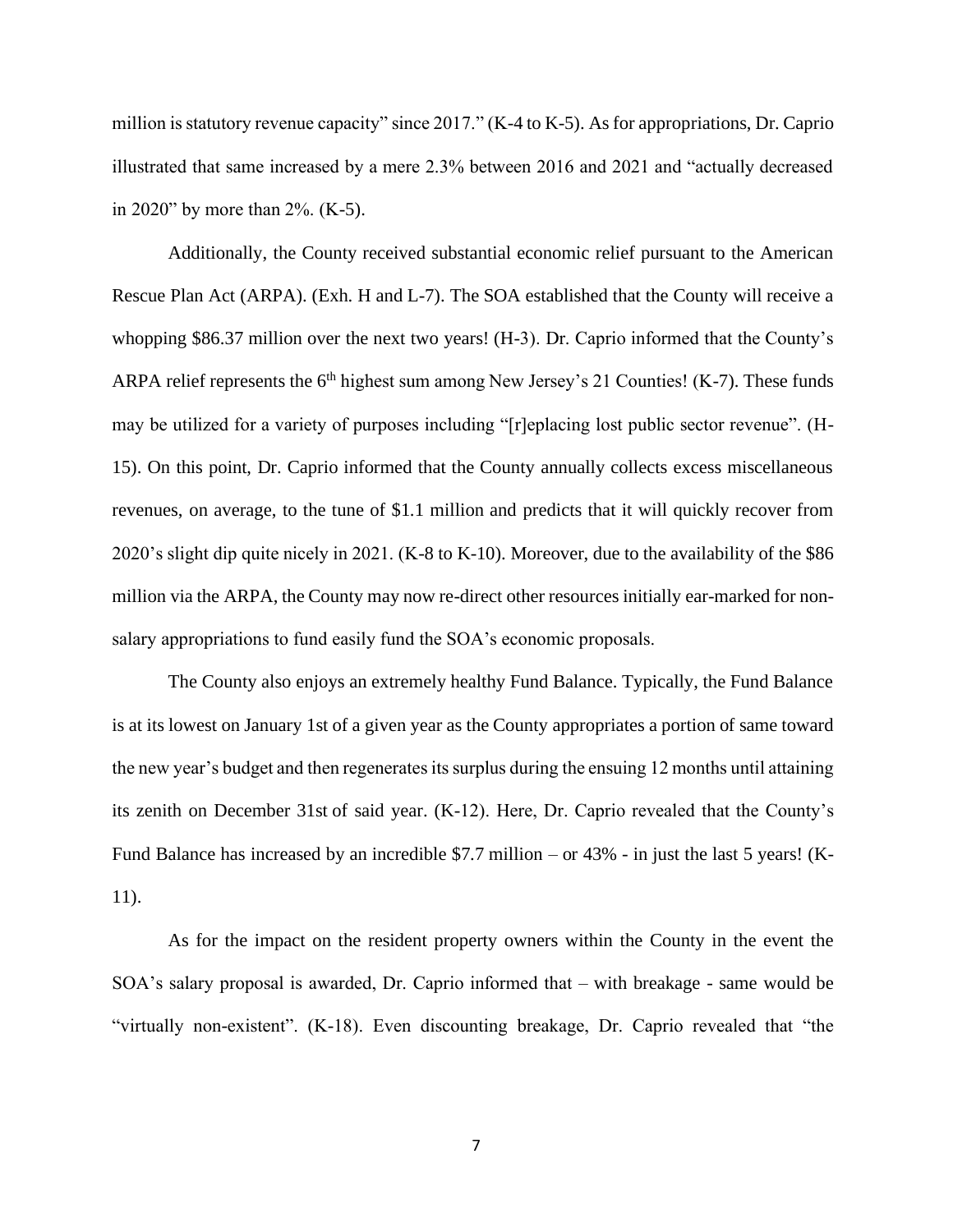average cumulative cost" of the SOA's proposal would be just "\$1.86 over five years for each residential property owner in the County!" (K-18).

 In light of the above analysis, it is obvious that the County's decision to stipulate its ability to fund the SOA's proposal was well-informed.

### NEW JERSEY PRIVATE SECTOR WAGES INCREASED BY AN ASTOUNDING 10.5% IN 2020

 NJSA 34:13A-16(g)mandates a comparison of wages, salaries as hours and conditions of employment for employees in both the public and private sector. As discussed below, this factor heavily favors the award of the SOA's wage proposal.

 The SOA established that New Jersey's total private sector wages increased an incredible 10.5% in 2020! (F-8). Employees in Utilities (6.7%); Construction (4.4%); Manufacturing (5.7%); Wholesale Trade (4.6%); Retail Trade (9.8%); Information (11.2%); Finance/Insurance (7.9%); Real Estate (9.7%); and Professional/Technical Services (8%), among other private sector industries, experienced lucrative increases in 2020. (F-8).

 The 2020 gains in New Jersey's private sector did not exclude the hard-working men and women of Burlington County. Rather, the SOA proved that their wages grew by 11.5% - or 1.5% higher than the State average! (F-9). 2020 represented the second time in three years (2018-2020) in which the County's average wage increase exceeded the State average. (F-9' F-14; and F-17).

 The SOA also demonstrated that 2020's wage increases were not limited to the private sector but also extended to State and local government employees. (F-8). While State workers earned a 2.9% increase, those employed in local government service – such as the SOA's membership – reaped a whopping 7.2% salary raise! (F-8). Moreover, law enforcement officers actually fared well in interest arbitration. In 2019, the average annual salary increases in interest arbitration award, where the "2% CAP" was (as here) not applicable, was 3.62%! (F-4). Moreover, those law enforcement groups which did not have to resort to the interest arbitration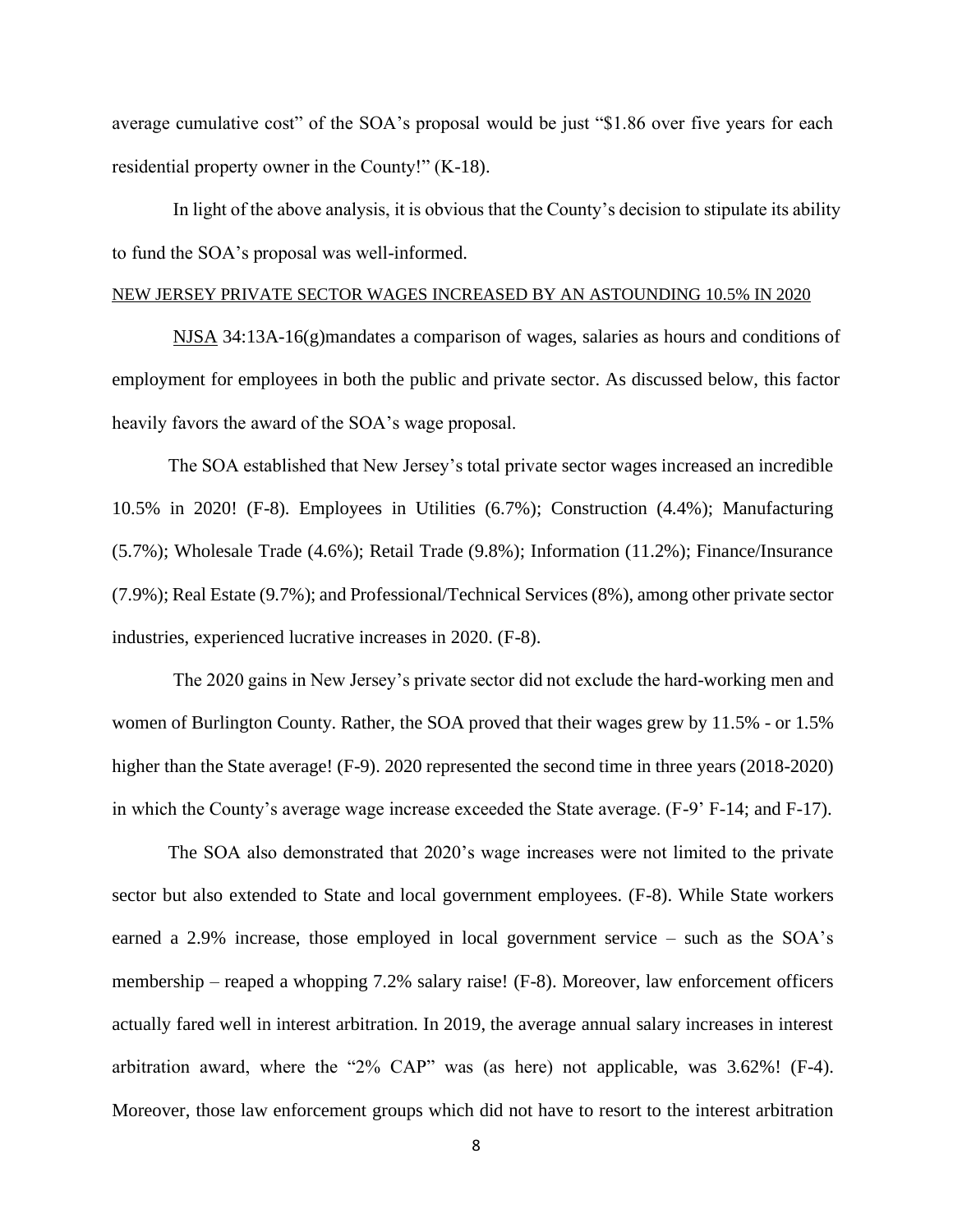process have fared quite well in recent years. The SOA highlighted that "[t]he average annual salary increases in non-IA settlements 3.89% in 2018; and 4.26% in 2019". (F-5).

NJSA 34:13A-16(g)(7) requires the Arbitrator to consider the cost of living. The SOA established that the Consumer Price Index (CPI) for all items rose by 5.4% between September 2020 and September 2021. (G-1A). The costs for such items as Food (4.6%); New vehicles (8.7%; Apparel (3.4%); and Shelter (3.2%), the cost for Energy (24.8%) has exploded in the last 12 months! (G-1A). Closer to home, the SOA proved that the cost of living in Burlington County is actually 13.5% higher than the national average! (G-1D). Indeed, New Jersey has "one of the highest residential home markets in the country", with Burlington's housing costs estimated at 3.4% above the national average. (G-1E and G-1F).

 Respectfully, the above data not only demonstrates that the wage increases proposed by the SOA are not only in line with the raises other workers have recently enjoyed in both the private and public sector but are necessary for its members to keep current with the ever-rising cost of living in Burlington County.

### THE MEMBERS OF THE SOA HAVE AN EXTREMELY DANGEROUS AND DEMANDING PROFESSION

Although the Arbitrator is required, pursuant to  $NISA$  34:13A-16(g)(2), to compare the salary and wages of the SOA membership with other wage earners in both the private and public sector, we cannot escape one significant and immutable fact: law enforcement is one of the most dangerous and stressful occupations in America. The dedicated and hardworking members of the SOA must be properly compensated to ensure that the County will continue to attract – and, just as important, retain – high caliber, experienced supervisors to safeguard the residents and property owners in Burlington.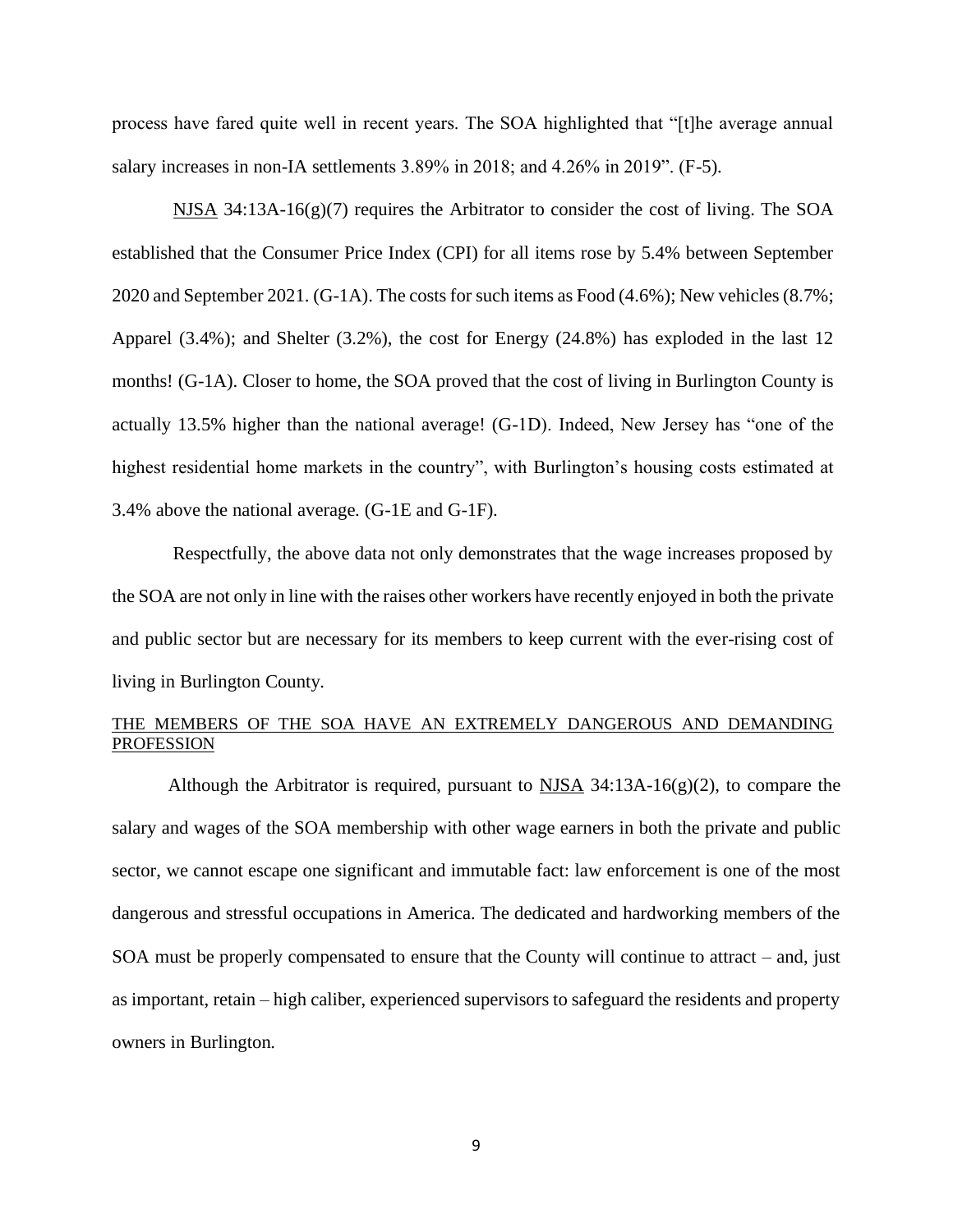The County Jail, unlike all other County offices and departments, operates 24 hours a day, 7 days a week. Many of the Jail's Lieutenants and Sergeants are assigned to serve as Floor Staff personnel while others are directed to perform Administrative duties.

 Like all penal institutions, the Jail typically houses the worst offenders our society has to offer. As Lt. Williams testified, assaults committed by inmates upon staff personnel is commonplace. It is no wonder that law enforcement, and in particular, corrections, has been rated among the most stressful occupations in America. (I-7, I-16 and I-24). Sadly, "suicide rates among correctional officers are 39% higher than those of the general public"! (I-4, I-28 to 37). Also, the life expectancy of law enforcement officers is much lower than that of the general public. (I-2 to I-5).

 The challenges law enforcement officers face daily have only intensified since the outbreak of the C-19 pandemic. In October 2021, it was reported that officers are 5 times more likely to die from the virus than gunfire. (I-1 to I-1B). Indeed, several New Jersey correctional officers have already perished after contracting the virus. (J-12 to J-18).

 Despite all of the risks, dangers and personal sacrifices, the SOA membership has continued to report for duty and maintain order within the Jail. Indeed, while other County employees were either excused – with pay – from reporting for duty or otherwise permitted to work from home during the C-19 pandemic, our members showed up for work and, somehow, kept the virus from wreaking havoc throughout the facility. Numerous staff members did, in fact, contract the C-19 virus and once recovered, resumed their duties. Tragically, as Lt. Williams recounted, one officer succumbed to the deadly virus.

 Accordingly, it is respectfully submitted that the members of the SOA deserve to be properly and fairly compensated for the vital services they provide each and every day.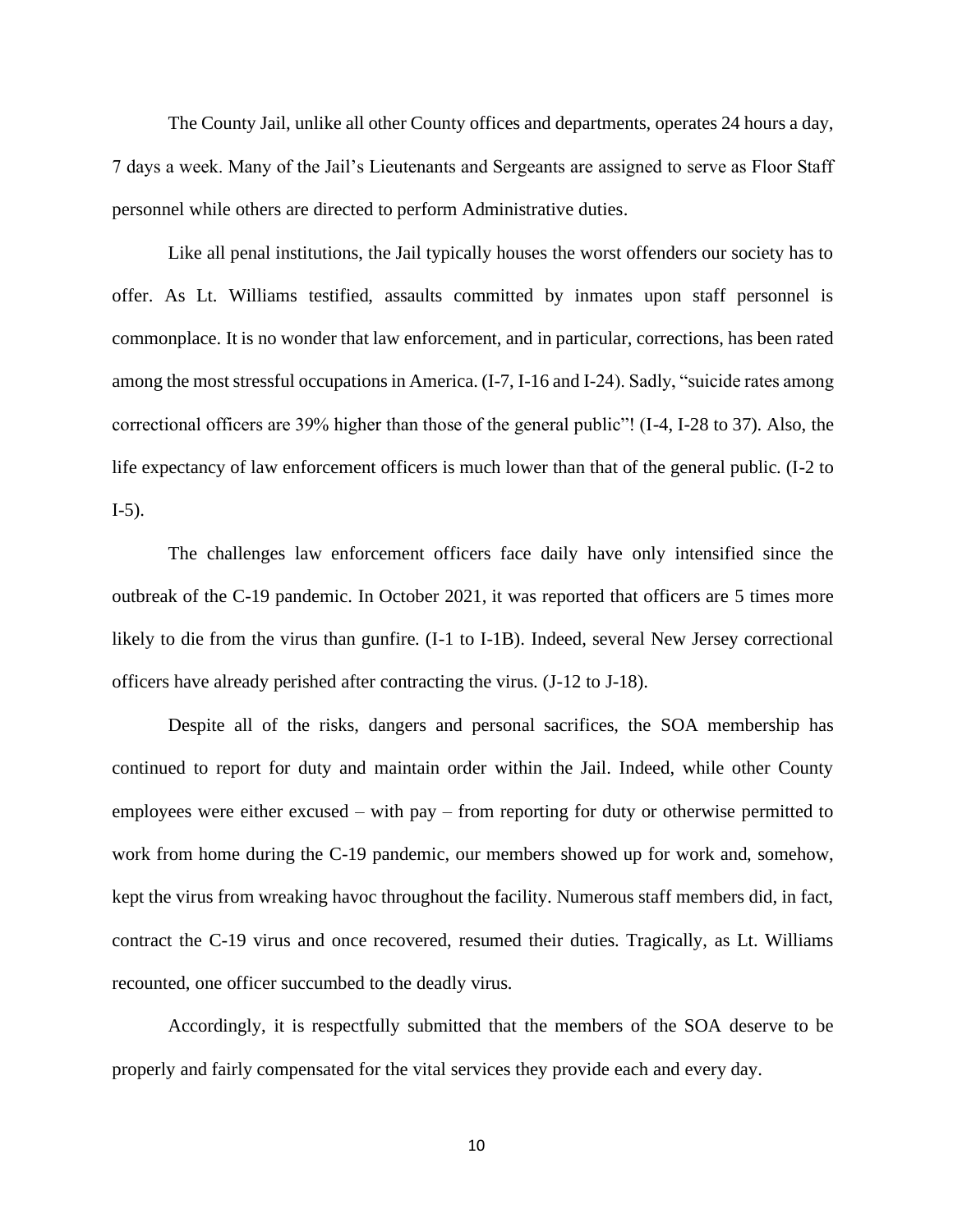### **COUNTY POSITION:**

The County's Final Offer should be awarded since the testimony, analyses, and documentary evidence presented by the County at hearing:

Proves that the County's Final Offer to increase salaries by 2.00% per year, with a onetime not-to-base payment of \$500.00 for 2020 is fair and reasonable and is consistent with the proper comparable County union contract (CWA) and recent post-CAP Interest Arbitration Awards.

Proves that the union's Final Offer Number 3 to reduce the Chapter 78 contributions would result in PBA 249 SO being the only group of County employees paying less than the Tier 4 contribution level, would be contrary to established PERC law, and significantly increase the County's total financial obligation to fund Health Benefits for this unit and all other County units.

The Union's Final Offer Number 4 regarding Holidays has already been the subject of a prior Arbitration dealing with this exact issue which found that this issue was without merit. Further, the Union's proposal is contrary to the public interest as it will have the effect of increasing the already generous time off enjoyed by the Union's officers.

#### **STATUTOR REQUIREMENTS**

This Arbitrator is required to make a reasonable determination of the issues, giving due weight to the statutory criteria set forth in N.J.S.A. 34:13A-16(g). The statutory criteria are as follows:

- (1) The interests and welfare of the public. Among the items the arbitrator or panel of arbitrators shall assess when considering this factor are the limitations imposed upon the employer by (P.L. 1976, c. 68 (C. 40A:4-45.1 *et seq*.).
- (2) Comparison of the wages, salaries, hours, and conditions of employment of the employees involved in the arbitration proceedings with the wages,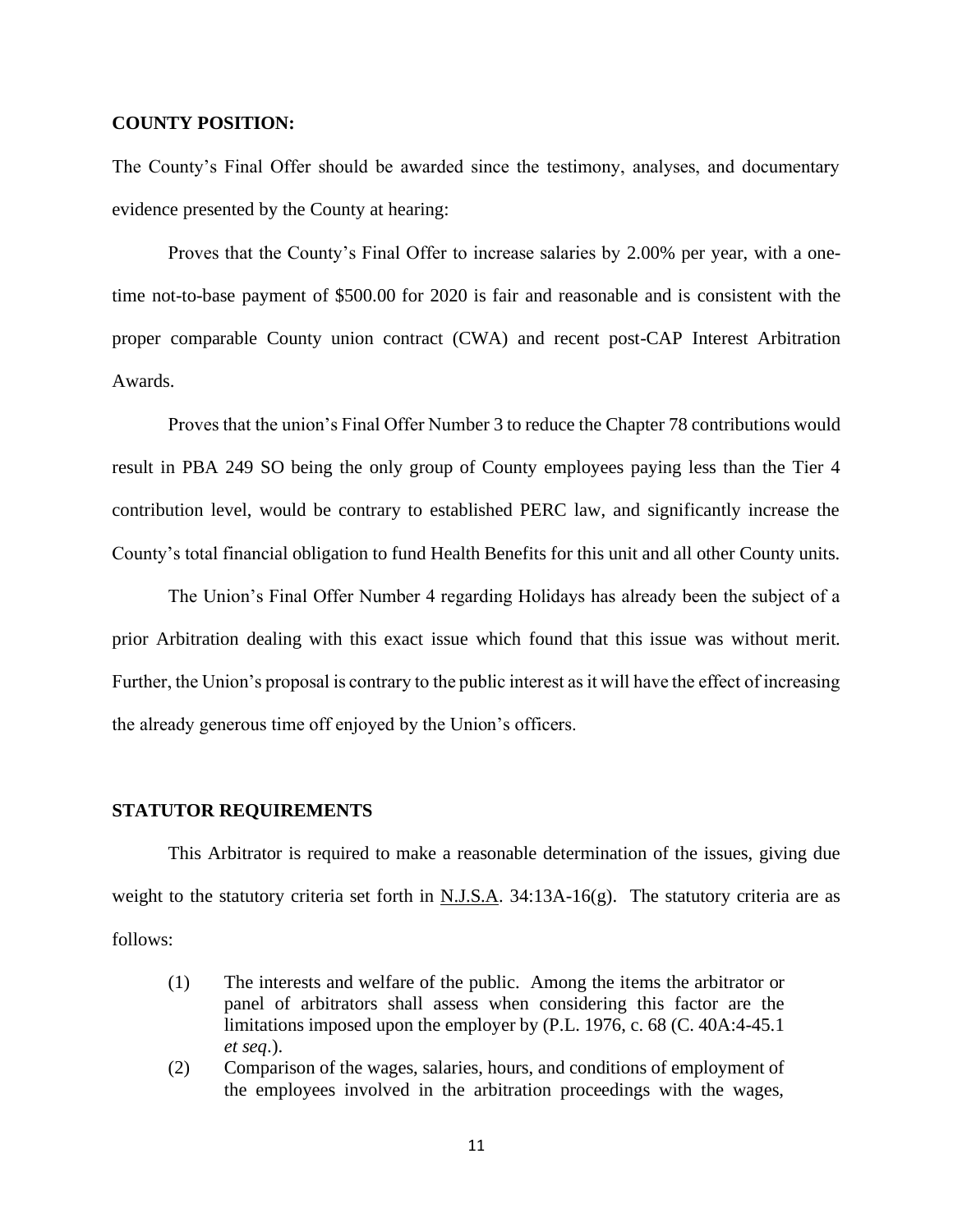hours, and conditions of employment of other employees performing the same or similar services and with other employees generally:

- (a) In private employment in general; provided, however, each party shall have the right to submit additional evidence for the arbitrator's consideration.
- (b) In public employment in general; provided, however, each party shall have the right to submit additional evidence for the arbitrator's consideration.
- (c) In public employment in the same or similar comparable jurisdictions, as determined in accordance with section 5 of P.L. 1995. C. 425 (C.34:13A-16.2) provided, however, each party shall have the right to submit additional evidence concerning the comparability of jurisdictions for the arbitrator's consideration.
- (3) The overall compensation presently received by the employees, inclusive of direct wages, salary, vacations, holidays, excused leaves, insurance and pensions, medical and hospitalization benefits, and all other economic benefits received.
- (4) Stipulations of the parties.
- (5) The lawful authority of the employer. Among the items the arbitrator or panel of arbitrators shall assess when considering this factor are the limitations imposed upon the employer by the P.L. 1976 c. 68 (C.40A:4-45 *et seq*.).
- (6) The financial impact on the governing unit, its residents and taxpayers. When considering this factor in a dispute in which the public employer is a county or a municipality, the arbitrator or panel of arbitrators shall take into account to the extent that evidence is introduced, how the award will affect the municipal or county purposes element, as the case may be, of the local property tax; a comparison of the percentage of the municipal purposes element, or in the case of a county, the county purposes element, required to fund the employees' contract in the preceding local budget year with that required under the award for the current local budget year; the impact of the award for each income sector of the property taxpayers on the local unit; the impact of the award on the ability of the governing body to (a) maintain existing local programs and services, (b) expand existing local programs and services for which public moneys have been designated by the governing body in a proposed local budget, or (c) initiate any new programs and services for which public moneys have been designated by the governing body in its proposed local budget.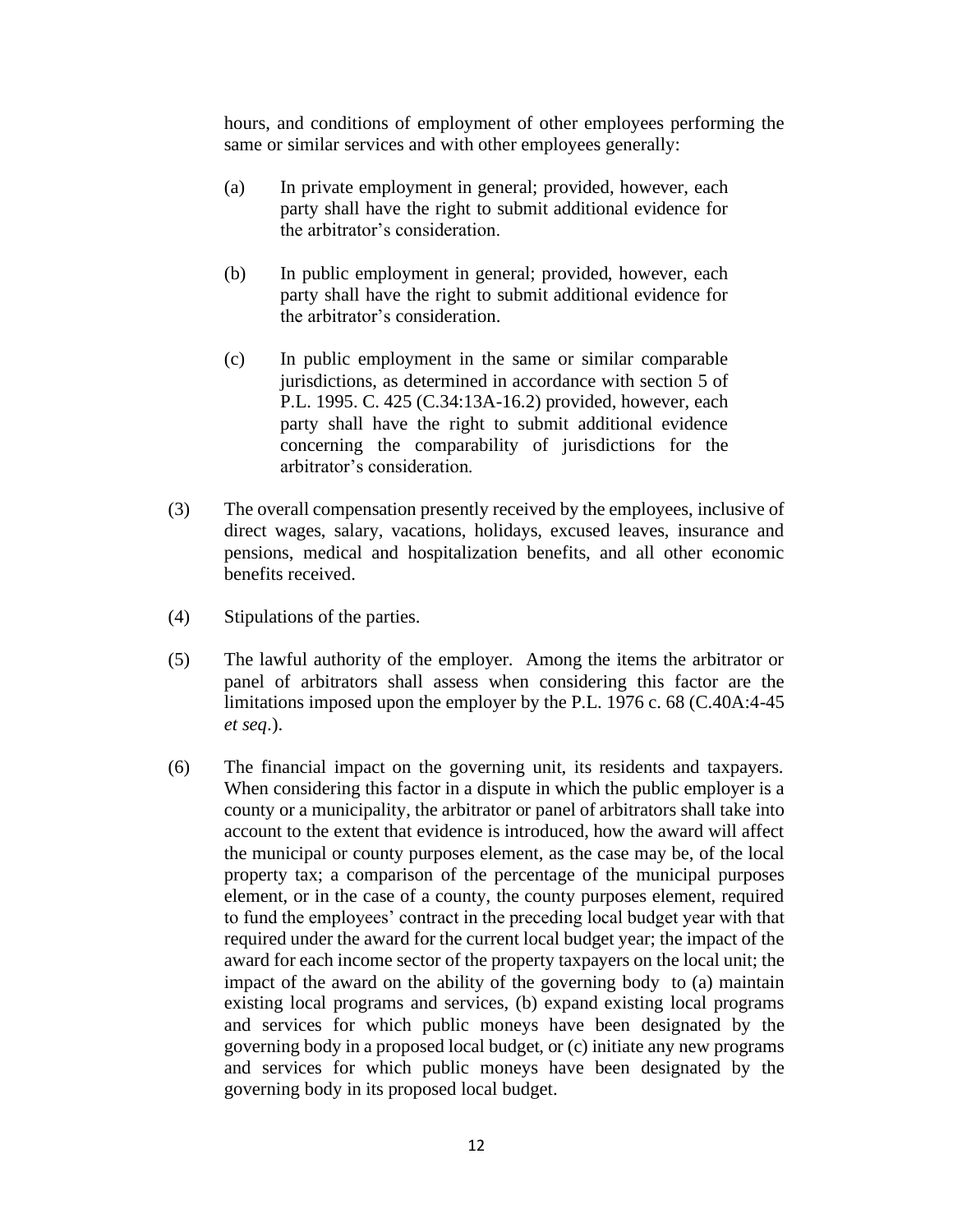- (7) The cost of living.
- (8) The continuity and stability of employment including seniority rights and such other factors not confined to the foregoing which are ordinarily or traditionally considered in the determination of wages, hours and conditions of employment through collective negotiations and collective bargaining between the parties in the public service and in private employment.
- (9) Statutory restrictions imposed on the employer. Among the items the arbitrator or panel of arbitrators shall assess when considering this factor are the limitations imposed upon the employer by section 10 of P.L. 2007, c. 62 (C.40A:4-45.45).

In arriving at the terms for this Award, this Arbitrator has concluded that all the Statutory factors are relevant but not all are entitled to equal weight.

This Arbitrator, however, is required to make a reasonable determination of the issues with a reasoned explanation for the decision and award, indicating which statutory factors are deemed relevant, the due weight that was given to each factor, and which factors, if any, are deemed to be irrelevant. The criteria also provide this Arbitrator with the authority to consider other such factors not confined to those specifically stated which are ordinarily or traditionally considered in the determination of wages, hours, and conditions of employment. [*N.J.S.A*. 34:13A-16(g)(8)].

Having reviewed all the Statutory criteria, this Arbitrator, has determined the following to be the most significant criteria to be applied for this decision. That being: The interests and welfare of the public. The interests and welfare of the public grasps and envelops many other factors and recognizes the interconnection and correlation among all the statutory criteria.

Those factors and criteria that interconnect and correlate with the interest and welfare of the public and should be accorded more weight, in this case, are the public sector comparisons, and the financial impact on the governing unit, its residents, and taxpayers.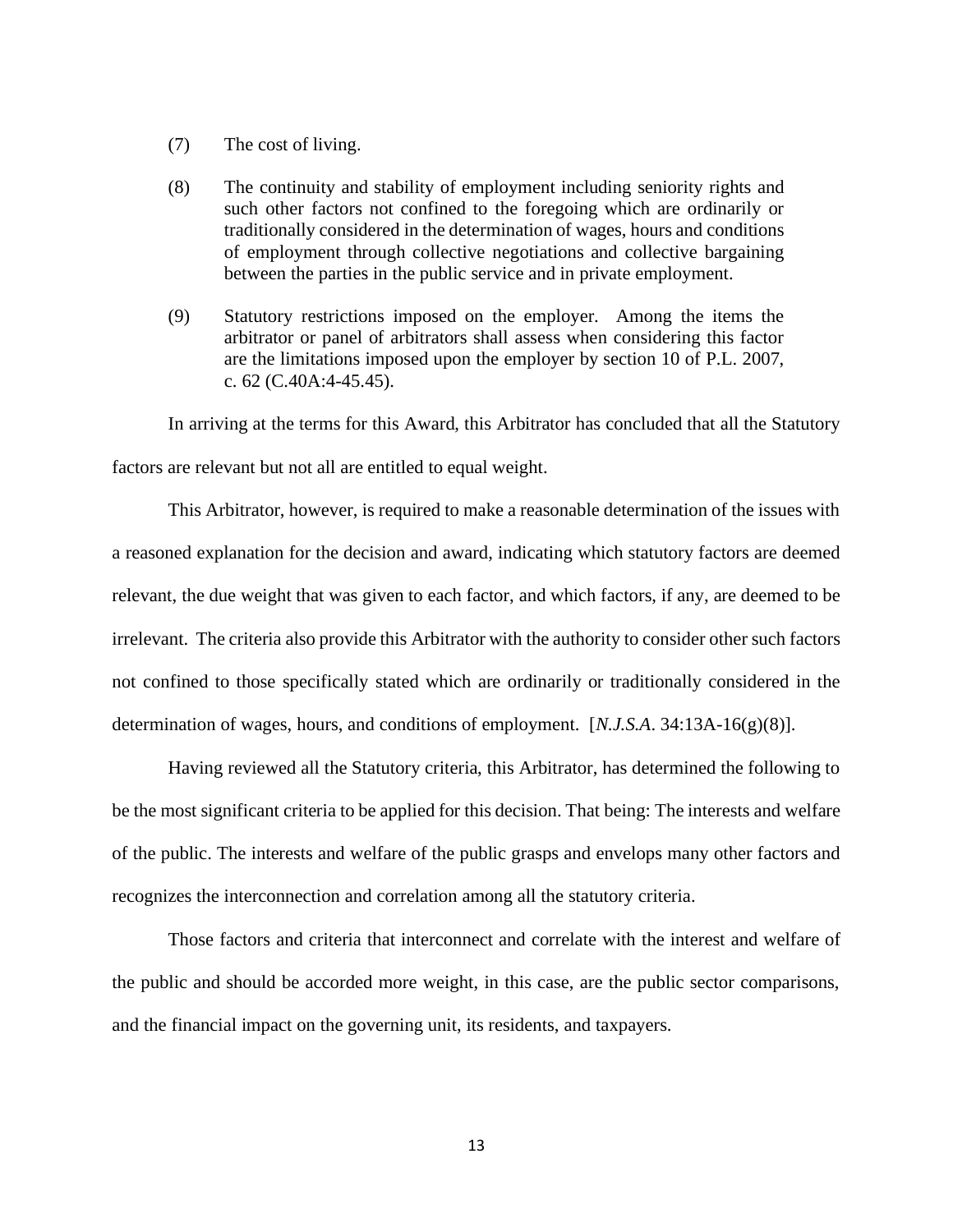This Arbitrator has also given due weight to the fact that this Award will not require the County to exceed its lawful authority or any statutory restrictions. The party seeking a change or to modify an existing term or condition of employment bears the burden of justifying the proposed change.

The decision, hereunder, is to award or deny any individual issue in dispute as part of the overall terms that have been awarded, along with the continuation of contract terms and benefits that are not in dispute.

The parties argue that the statutory criteria must be applied in comportment to and aligned with their respective final offers.

The parties, in this case have submitted extensive amounts of documentation as exhibits as well as comprehensive closing arguments addressing their positions along with the statutory criteria.

This Arbitrator can assure both parties that all submission have been thoroughly reviewed and considered when determining the merits of each final offer.

Each issue in dispute will be discussed and analyzed below, and will include, in this decision, to award or deny thereby resolving each issue. The totality of the issues awarded will be set forth in the Awards Section of this decision at the end.

### **ARBITRATOR'S FINDINGS/ANALYSIS/AWARD**

#### **ARTICLE II - SALARIES:**

For the reasons set forth below and after careful consideration of the facts developed from the submissions presented by the parties (the record), this Arbitrator has concluded the following:

14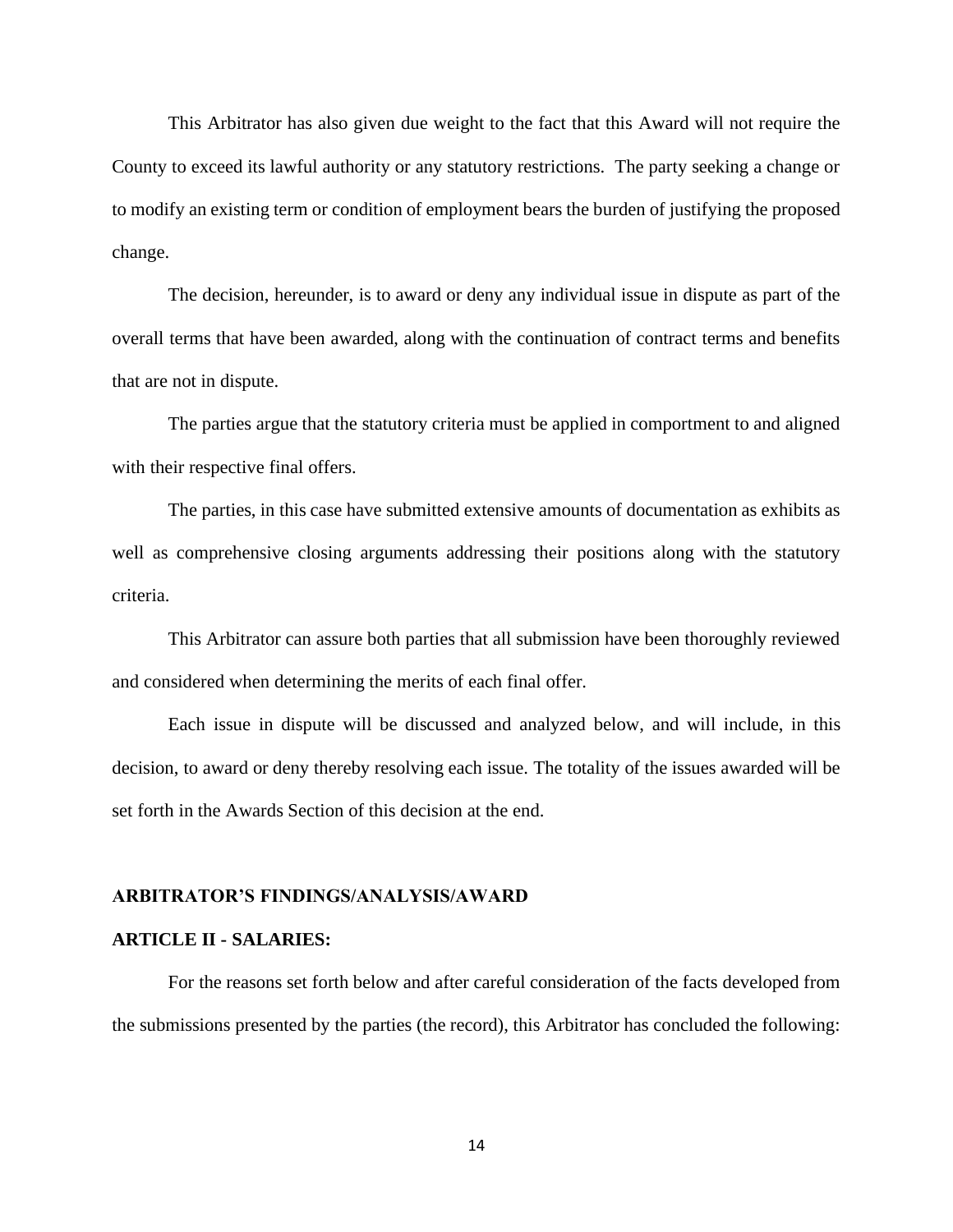First, that the County is well funded and does not have an ability to pay issue as stipulated to by the County and corroborated by the expert testimony of Dr. Raphael Caprio: The analysis performed by Dr. Caprio clearly demonstrates that the County enjoys an extremely healthy Fund Balance. Dr. Caprio testified that the County's Fund Balance has increased by an incredible \$7.7 million or 43% in just the last 5 years! The County has the ability to regenerate surplus, continues to have excess budget appropriations that are placed back into the fund balance. Dr. Caprio explained the "tax levy" cap, is not a factor in the present matter, as the County has foregone more than \$6 million is statutory revenue capacity since 2017.

Dr. Caprio further testified that the County's healthy financial condition and noted that a significant portion of the expired contract period is retrospective wherein breakage is a definite factor ……resulting in significant savings that could largely pay for the CNA requested by the SOA.

Additionally, the County received substantial economic relief pursuant to the American Rescue Plan Act (ARPA). Dr. Caprio informed that the County's ARPA relief represents the  $6<sup>th</sup>$ highest sum among New Jersey's 21 Counties! These funds may be utilized for a variety of purposes including "[r]eplacing lost public sector revenue". On this point, Dr. Caprio testified that the County annually collects excess miscellaneous revenues, on average, to the tune of \$1.1 million and predicts that it will quickly recover from 2020's slight dip quite nicely in 2021. Moreover, due to the availability of the \$86 million via the ARPA, the County may now re-direct other resources initially ear-marked for non-salary appropriations to fund easily fund the SOA's economic proposals.

All of these factors are indicative of the County's sound financial condition even with the loss of revenue that can be attributed to the Covid-19 Pandemic.

15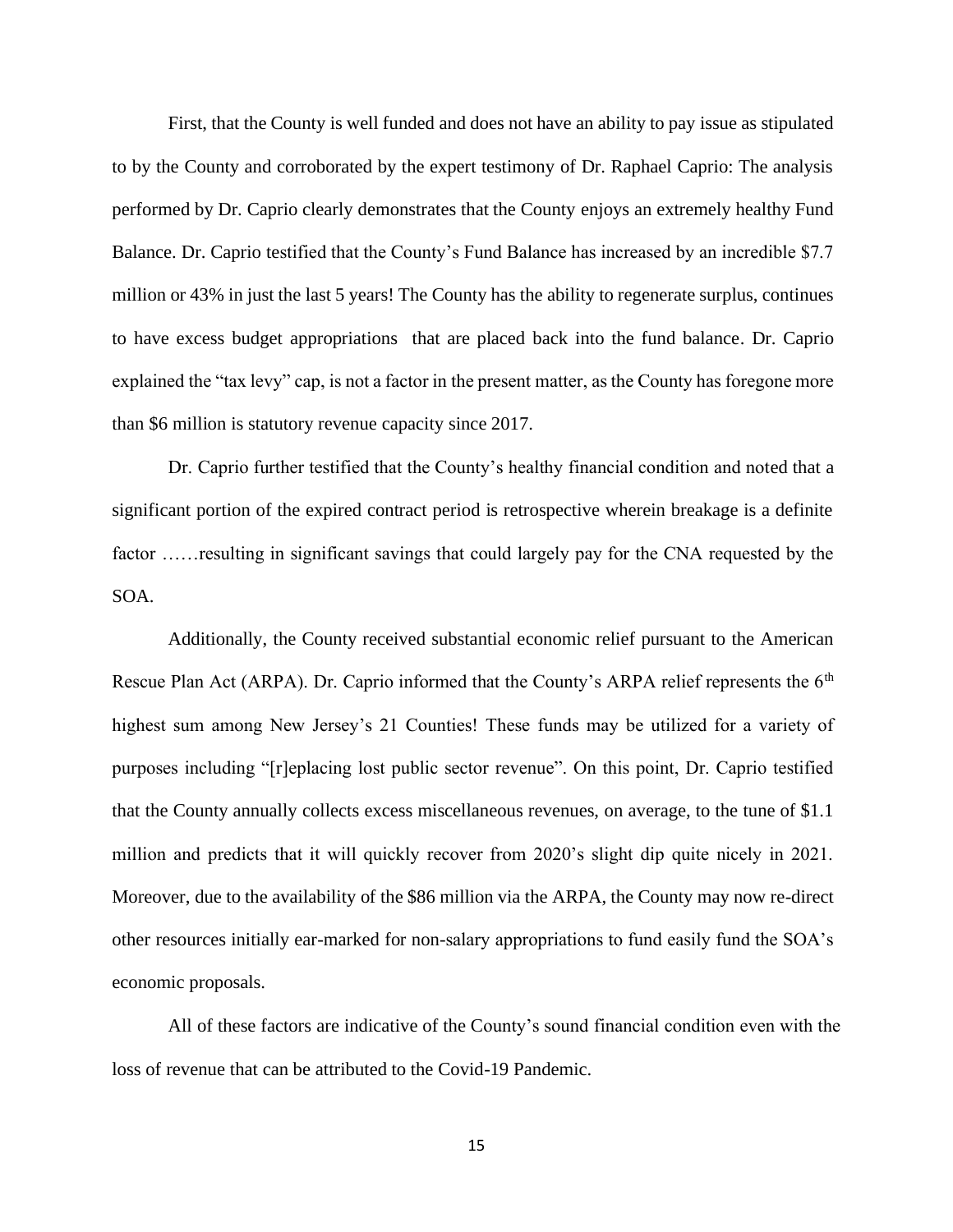Second, even with acknowledging that the previous hard cap and chapter 78 contributions may have contributed to a decline in the PBA/SOA members compensation and earnings, the PBA/SOA members are still well compensated when compared to other County employees.

The seminal issue in almost every interest arbitration proceeding usually revolves around the wage proposals of the parties. This case is no different.

The PBA/SOA has proposed the following Salary Proposal

Article II – Salaries. Salaries for all Sergeants and Lieutenants shall be increased annually, 2019 – 2023, by 3.25%.

The County has proposed the following Salary Proposal

Article II – Salaries. Annual salary increases as follows:

2019: 2%; 2020: 2% plus \$500 not to base 1-time payment; 2021: 2%; 2022: 2%; 2023: 2%.

The PBA/SOA argue the following in defense of their salary proposal:

# THE SOA'S SALARY PROPOSAL MUST BE AWARDED IN ORDER FOR THE COUNTY TO CONTINUE TO ATTRACT AND RETAIN HIGH CALIBER SUPERVISORS

NJSA  $34:13A-16(G)(2)$  mandates that the Arbitrator conduct a comparison of salaries with other employees "in the public sector in the same or similar comparable jurisdiction" and with other employees "in public and private employment in general". Here, the SOA proposes annual wage increases of 3.25% for the duration of the CNA while the County has advanced a mere 2% wage increase.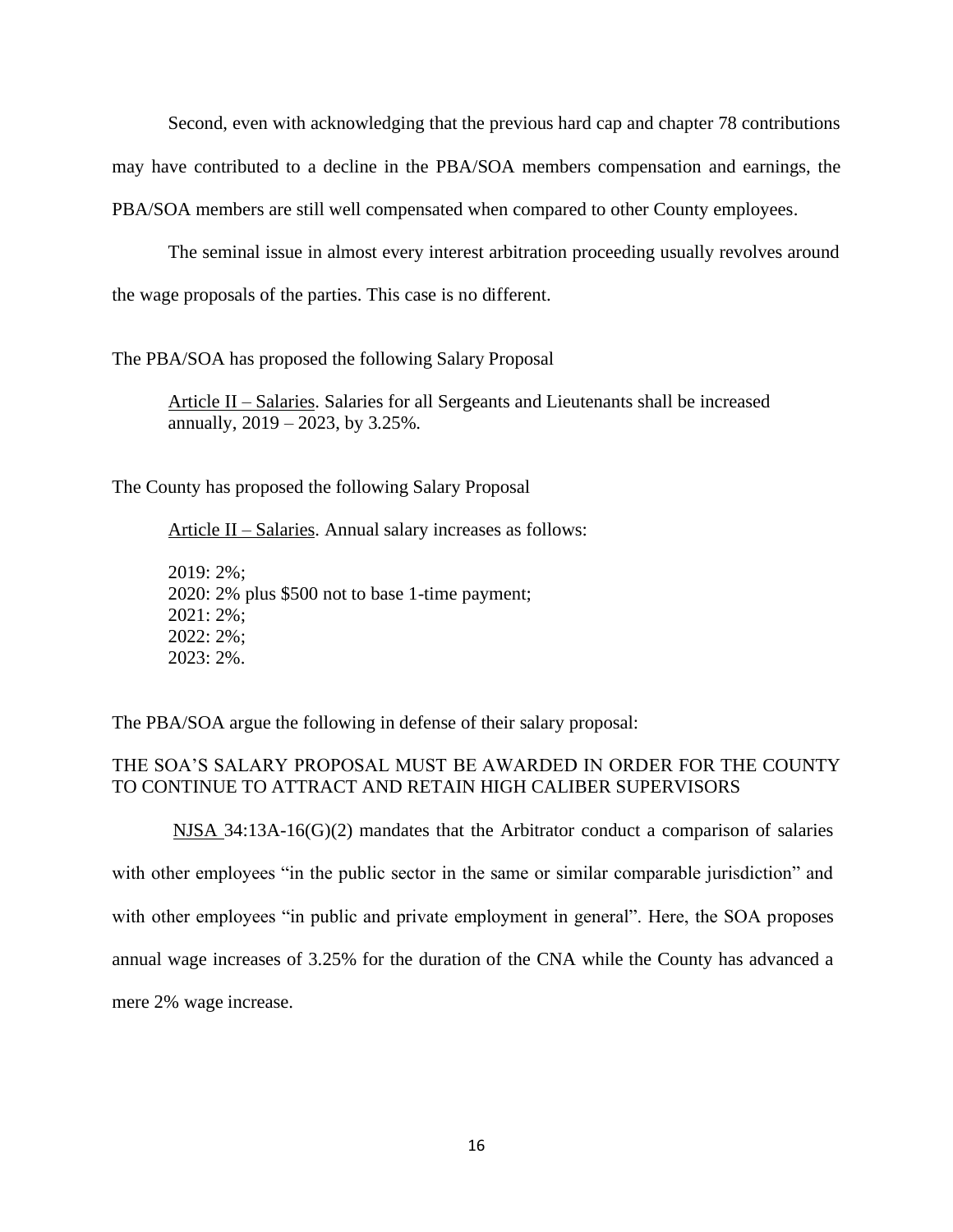As detailed herein, the SOA's membership are, by far, the lowest paid Correction Sergeants and Lieutenants in the State! Indeed, our members will continue to be the worst paid in New Jersey even if the SOA's wage proposal is awarded!

If the SOA's proposal is awarded, the salary 2019–2023 salary guide will be as follows:

| Rank       | 2019     | <u>2020</u> | 2021      | 2022      | 2023      |
|------------|----------|-------------|-----------|-----------|-----------|
| Sergeant   | \$85,529 | \$88,309    | \$91,179  | \$94,142  | \$97,202  |
| Lieutenant | \$96,032 | \$99,153    | \$102,375 | \$105,702 | \$109,138 |

The SOA's exhibits proved that the highest paid 2019 Correction Sergeants in New Jersey were employed by Bergen County (\$138, 039)- or approximately \$53,000 more than what the Burlington County Sergeants will earn if awarded the proposed 3.25% wage increase. Indeed, our members will still earn approximately \$8,000 then the next-lowest paid Correction Sergeants in 2019 – Salem County (\$93,100). This unfortunate patter will continue in 2020; 2021; 2022; and 2023: Burlington County Correction Sergeants will continue to be the worst paid – by far – in all of New Jersey!

 The projections are just as grim for our Correction Lieutenants even if they are awarded the 3.25% annual increases advanced by the SOA. For instance, in 2019 and 2020, Burlington Lieutenants will be the only supervisors holding said rank earning less than \$100,000 in the state! Moreover, in 2021, Burlington Lieutenants will earn nearly \$60,000 less that the state's top paid Lieutenants: Monmouth County (\$161,298).

 The news is almost as bad when the SOA's Sergeants and Lieutenants are compared to municipal law enforcement officers within the County. Even under the SOA's proposal, a Burlington County Correction Sergeant would earn only \$85,529 in 2019 – or \$43,000 less than Medford Township Sergeants!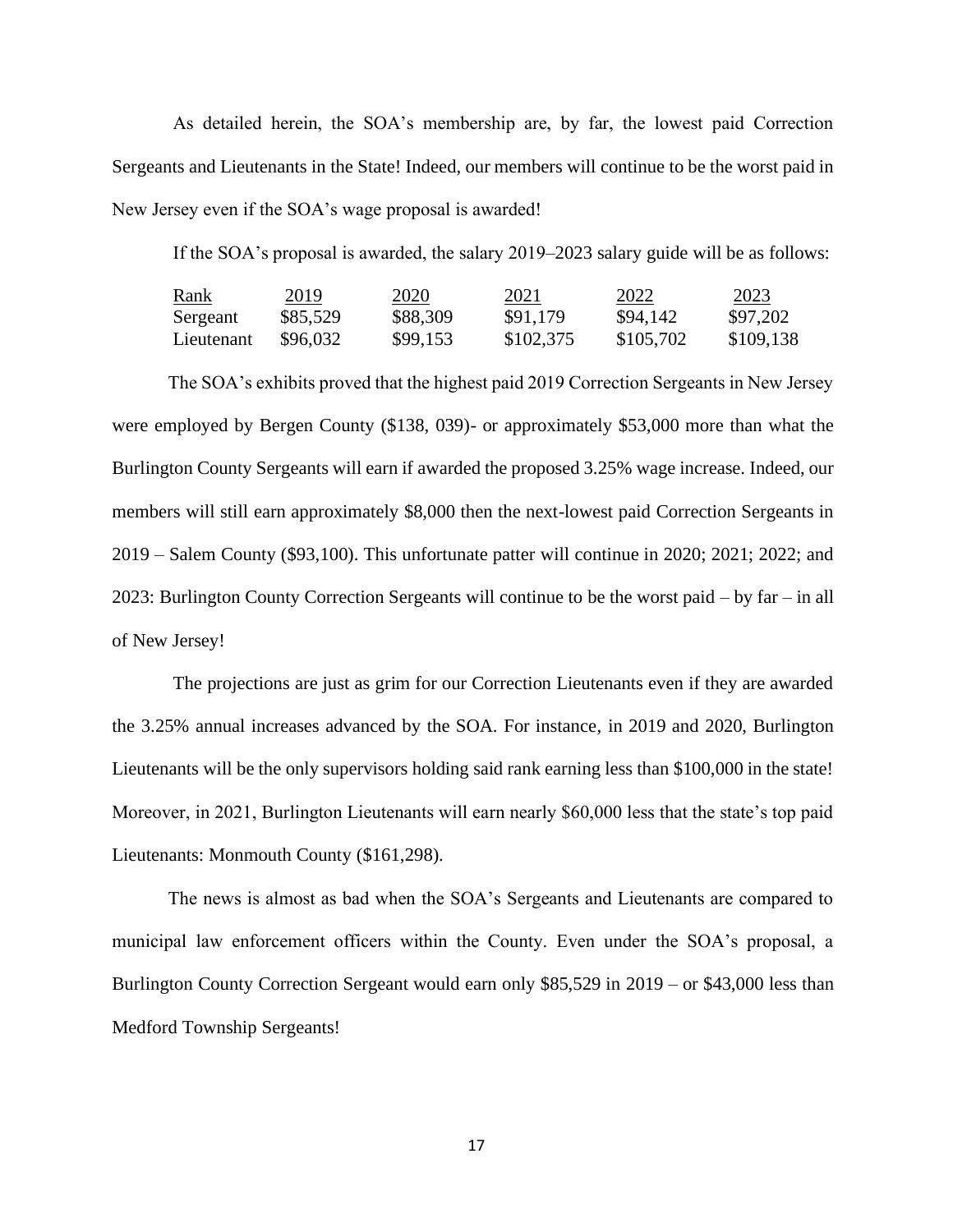The proposed 2020 salary of \$88,309 would not only constitute the  $3<sup>rd</sup>$  lowest in the County but trail Mt. Laurel Sergeants (135,500) by nearly \$50,000! (W-3). The Correction Lieutenants'2018 salary (\$93,008) was the worst when compared to their municipal colleagues. The SOA's proposed 2019 salary (\$96,032) would trail the next-lowest municipal Lieutenants (West Hampton - \$122,817) by more than \$36,000! (W-8). The years 2020-2023 would be much the same: with our Lieutenants earning significantly less than those holding the same rank employed by Burlington County municipalities!

 Also, Sergeants and Lieutenants employed the Burlington County Prosecutor's Office will also continue to receive much higher salaries even if the SOA's proposal is granted.

 In short, the SOA's members are extremely hard working professionals who deserve to receive the modest salary increases contained in its final offer. This is especially true in light of the County's strong financial position and the obvious need to continue to attract – and retain – high caliber supervisors in the future.

The County argues the following in defense of their salary proposal:

# THE RELEVANT STATUTORY CRITERIA AND THE INTERESTS OF THE TAXPAYERS/PUBLIC, MANDATE THAT THE COUNTY'S SALARY FINAL OFFER SHOULD BE AWARDED

The County does not argue as to its 'ability to pay"; however, it respectfully submits that  $N.J.S.A.$  34:13A-16(g) requires the Arbitrator to consider the "lawful authority" of the County and the impact on the parties of the Arbitrator's Award.  $N.I.S.A.$  34:13A-16(g)(6) specifically requires the Arbitrator to consider the financial impact of the parties' offers on the governing unit, its residents, and its taxpayers. In PBA Local 207 v. the Borough of Hillsdale, 137 N.J. 71 (1994), the Appellate Division held that the financial impact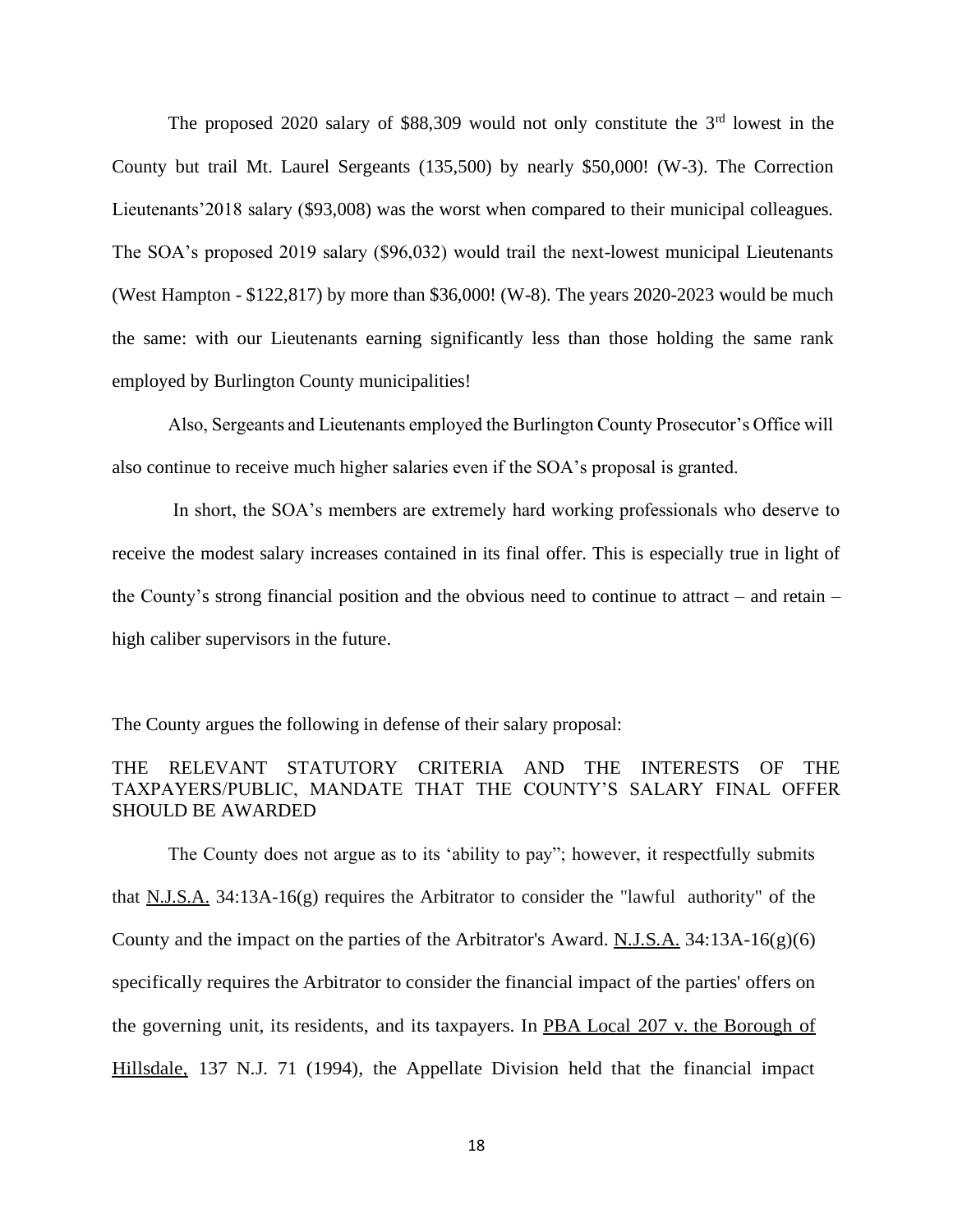requirement in the statute does not equate with a governmental entities' ability to pay. Id. at 188. In fact, the Supreme Court stated in Hillsdale that a governmental entity does not have to prove that it is not financially able to afford a Union's Final Offer. 137 N.J. at 86. Arbitrators have recognized this fact as well. Arbitrator Barbara Zausner analyzed this issue In the Matter of Interest Arbitration between Borough of Oakland and Oakland PBA Local 164, I.A.-93-069 (1994) noting that "[T]he affordability of the respective package is not, in my view, a very weighty factor unless the more reasonable package is also the more expensive. The question of whether the Borough can afford the PBA's offer is not dispositive in this case." The financial impact criterion requires the Arbitrator to consider how awarding the IAFF'soffer will impact on the City's other employees and upon the entire budget.

In the instant matter, the final offers of the parties vary significantly as it pertains to salary. The County's Final Salary Offer (C-1, Article 2, Salary Offer) is as follows:

- 1. Effective and retroactive to January 1, 2019, each officer's base salary shall be increased by 2.00%.
- 2. Effective January 1, 2020, each officer's base salary shall be increased by 2.00%, plus a one-time not-to-base payment of \$500.00.
- 3. Effective January 1, 2021, each officer's base salary shall be increased by 2.00%.
- 4. Effective January 1, 2022, each officer's base salary shall be increased by 2.00%.
- 5. Effective January 1, 2022, each officer's base salary shall be increased by 2.00%.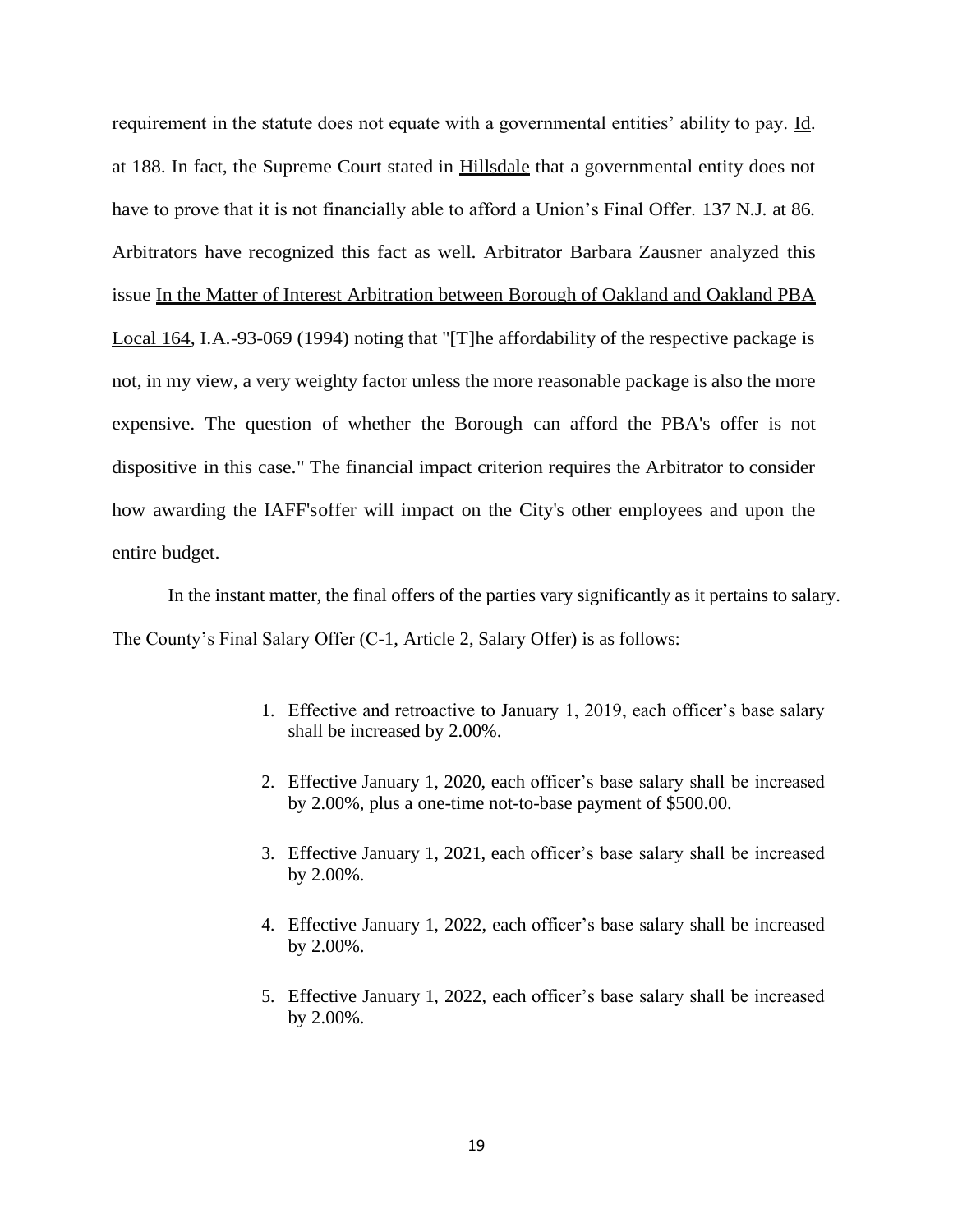Although not completely reflective of actual costs, for the purposes of attempting an "apples to apples" comparison, the following analysis utilizes the Union Expert's Base total base salary costs for 2018 (\$2,059,292.00) as indicated on page 22 of Union Exhibit K (Caprio Report). The County's Final Offer of 2.00% increases to each officer's base salary per year, plus the onetime not-to-base payment of \$500.00, represents a total expenditure of \$271,912.00 over the proposed five (5) year life of the Agreement. [Base 2018 salary costs of \$2,059,292.00 times/compounded by 2.00% per year equals \$258,912.00; plus 500.00 not-to-base one-time payment of \$13,000.00 (26 present Superior Officers in 2020 times \$500.00); equals \$271,912.00]. As such, the County's Final Offer represents a total percentage increase over the 2018 base salary amount of 13.20% over five (5) years, or an average of 2.64% per year [\$258,912 divided by \$2,059,292.00 equals .1320 (13.20%); divided by 5 equals .0264 (2,64%].

In contrast, the union salary Final Offer is:

1. Effective January 1, 2019, each step on the salary guide shallbe increased by 3.25%.

2. Effective January 1, 2020, each step on the salary guide shallbe increased by 3.25%.

3. Effective January 1, 2021, each step on the salary guide shallbe increased by 3.25%.

4. Effective January 1, 2022, each step on the salary guide shallbe increased by 3.25%.

5. Effective January 1, 2023, each step on the salary guide shallbe increased by 3.25%

Again, for the purposes of attempting an "apples to apples" comparison, the following analysis utilizes the Union Expert's Base total base salary costs for 2018 (\$2,059,292.00) as indicated on page 22 of Union Exhibit K (Caprio Report). The Union's Final Offer of 3.25%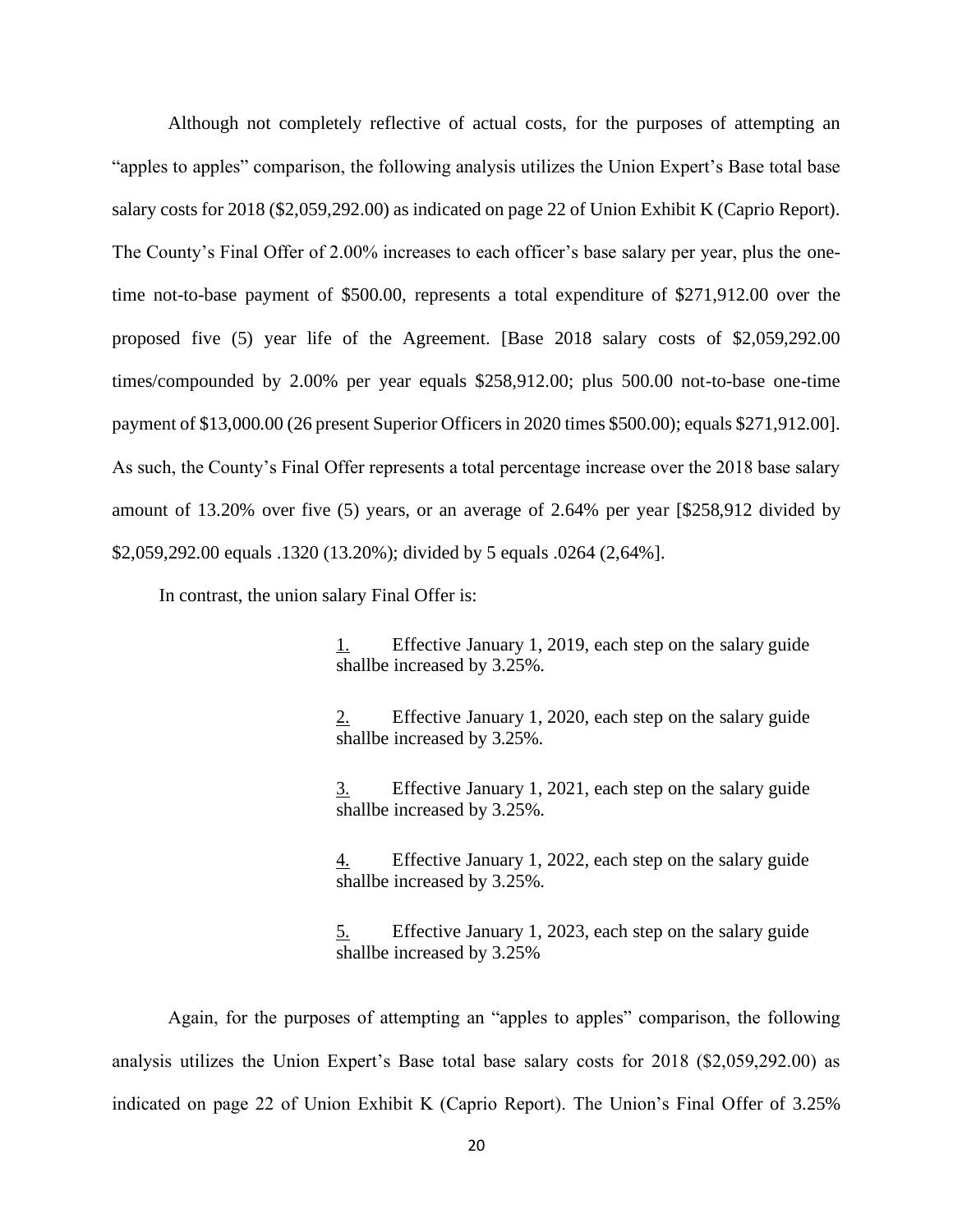increases to each officer's base salary per year represents a total expenditure of \$357,104.00 over the proposed five (5) year life of the Agreement. [Base 2018 salary costs of \$2,059,292.00 times/compounded by 3.25% per year equals \$357,104.00]. As such, the Union's Final Offer represents a total percentage increase over the 2018 base salary amount of 17.34% over five (5) years, or an average of 3.47% per year [\$357,104.00 divided by \$2,059,292.00 equals .1734 (17.34%); divided by 5 equals .0347 (3.47%)].

 In reviewing the relative percentage increases, it is clear that the Union's Final Salary Offer is well in excess of an appropriate range of salary increases. In contrast, the County's Final Offer is consistent with the proper comparable other County union contract (CWA) and recent post-CAP Interest Arbitration Awards.

### A. COMPARABLE COUNTY CONTRACTS/SALARIES:

 In terms of analysis of relevant Burlington County union contracts, in evidence as Union Exhibit Y is the applicable contract with the Communications Workers of America, Local 1036 (CWA) for the years 2020-2022. As indicated in the relevant section of that contract (Union Y, Article 3, Salaries, subparagraph B), the County and CWA agreed to salary increases as follows: 1% increase to base salary plus a one-time (not to base) payment of \$500.00 for 2020; and 1.95% increases to base salary for 2021 and 2022. CWA represents the majority of the county employees (approximately 650 employees). Further, County Administrative and non-represented employees have or will receive the same as CWA employees for 2020, 2021 and 2022.

 It is anticipated that the Union may rely upon the Prosecutor's Assistant Prosecutors contracts, the Prosecutor's Sergeants/Lieutenants contract as well as the Sheriff's Officers contracts. The union's reliance on these contracts as appropriate comparables is misplaced. These contracts are not relevant and should not be considered by the Interest Arbitrator in this matter.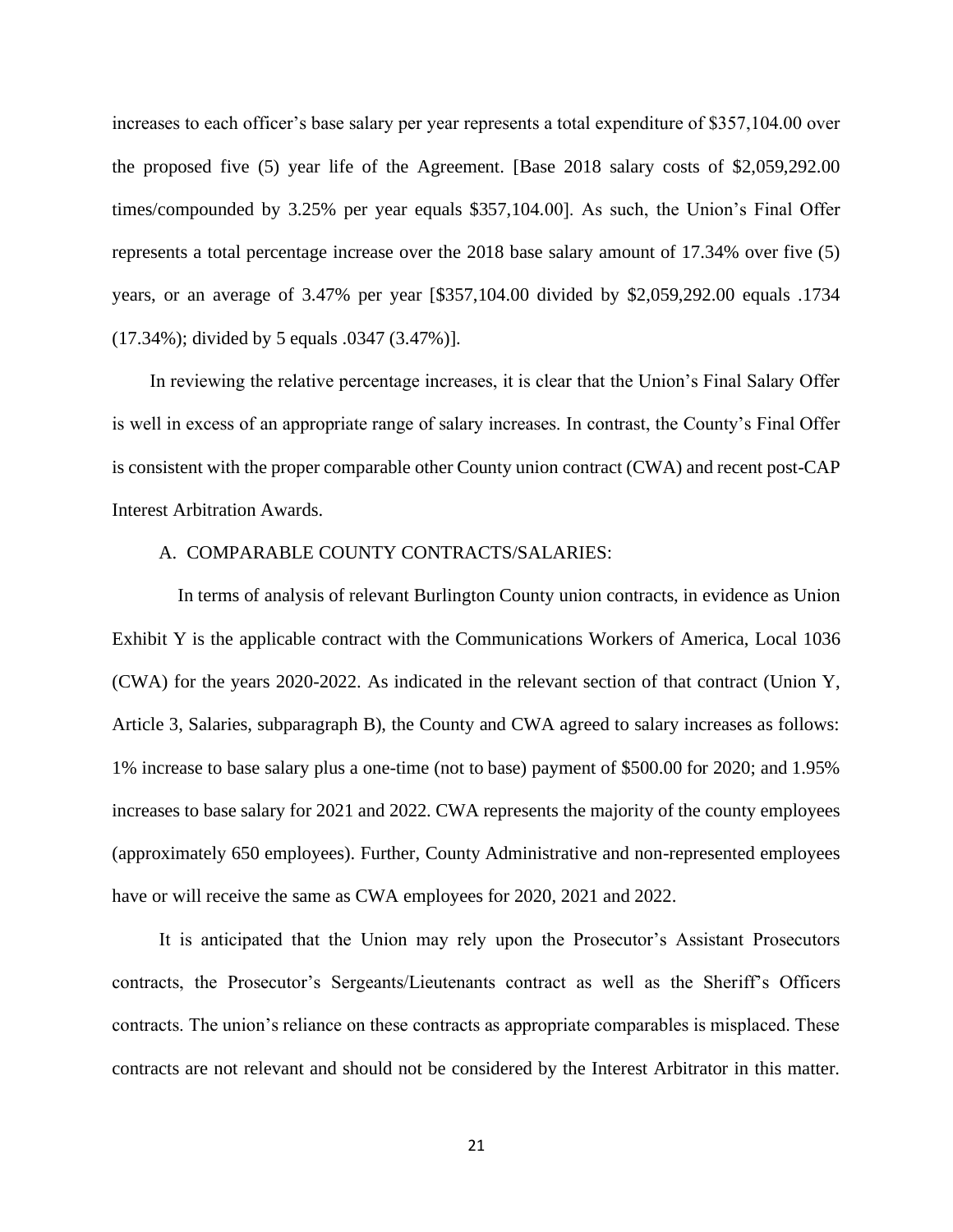Both the Prosecutor and Sheriff are Constitutionally authorized offices which are independent appointing authorities, legally separate and apart from the County Commissioners. Although the County Commissioners have a right to review and approve salary increases proposed by the Prosecutor and Sheriff, it does so in the capacity of the "funding agency". With respect to the Prosecutors agreements with the Assistants and Detectives, the Prosecutor presented the Commissioners with salary proposals that exceeded the 1.95% established in the County/CWA contract; however, as testified to by CFO Havlick, the Prosecutor also submitted an overall budget that stayed within the Office's overall 2% statutory budget CAP. The same fact situation would apply to the Sheriff. The Commissioner's function is to act as a check to ensure the Prosecutor and Sheriff remain within the overall 2% statutory budget CAP. Pursuant to P.L. 2015, c. 249, signed into law on January 19, 2016, Constitutional offices, such as the Prosecutor's and Sheriff's Offices, shall limit any increase in that portion of its budget request to 2.0% of the previous year's budget request. The discretion to distribute funds, including the allocation of salaries within the 2% budget CAP, remains solely within the Prosecutor's or Sheriff's discretion.

### B. RECENT INTEREST ARBITRATION SALARY AWARDS.

 PERC's website includes the most recent salary increase analysis for interest arbitration awards for calendar years 2012 through 2019. The average increase for all awards in 2018 was 2.01%, and 3.36% in 2019. The average increase for interest arbitration voluntary settlements in 2018 was 1.75% and 1.64% in 2019. The union's Final Salary offer in this matter, when corrected for the missing fourteen officers, represents a 24.42% increase over the four (4) years, or an annual average increase of 6.11% per year, which is far in excess of the averages for Post CAP IA Awards as demonstrated by the PERC data. Even the uncorrected cost out submitted by the union equates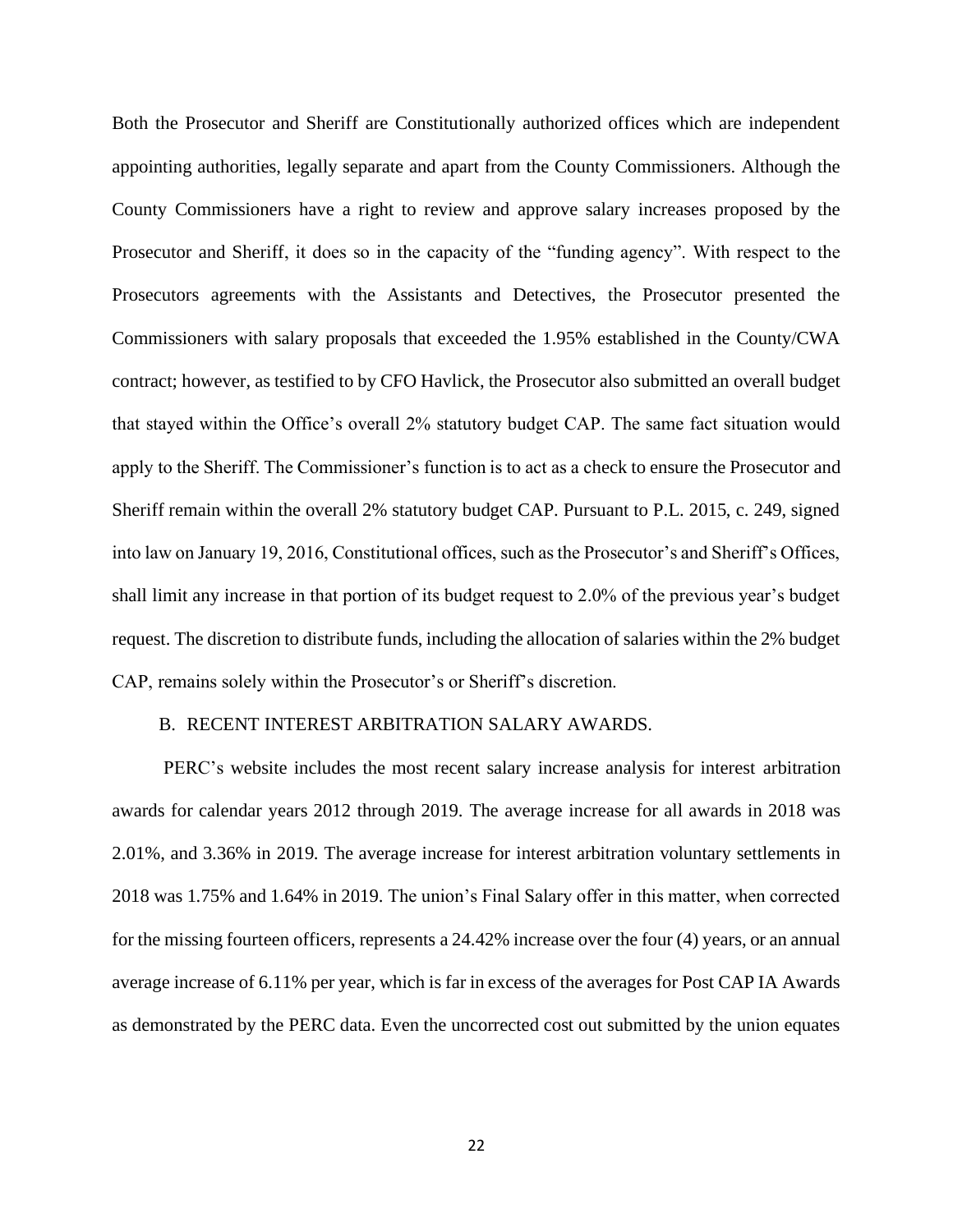to an increase of 17.30%, for an average increase of 4.325% per year, well above the average PERC Post CAP IA Awards.

 A review of the most recent relevant Interest Arbitration awards issued post-expiration of the Interest Arbitration Salary CAP do not support the exorbitant steps, and excessive percentage increases to steps being proposed by the union. Specifically, the following Awards were entered:

- 1. City of Perth Amboy and IAFF Local 4070. IA-2021-018, Arbitrator Kronick, August 2021: 1.5% per year to base salaries, with step movement. The four (4) year increase in the salary totals 8.5% or 2.125% per year.
- 2. Borough of Old Tappan and Old Tappan Police Benevolent Association, LOCAL 206. IA-2021-001, Arbitrator Winters, June 17, 2021. Step movement and Salary increases of 1%-1%, effective January 1, and July 1, 2019; 2%, effective January 1, 2020; 2%, effective January 1, 2021; 2% effective January 1, 2022; (which makes year one 1.5%) for officers who are not on the 2015 step guide.
- 3. Township of Stafford and PBA Local 297 and 297 Superior Officers. IA-2021-013 and 2021-014, Arbitrator Gifford. Effective and retroactive to January 1, 2021, across-the-boardincreases of 2.0%. with starting salary Step adjustments. Effective 2022, 2023 and 2024, step advancement plus across-the- board increases of 2.0%.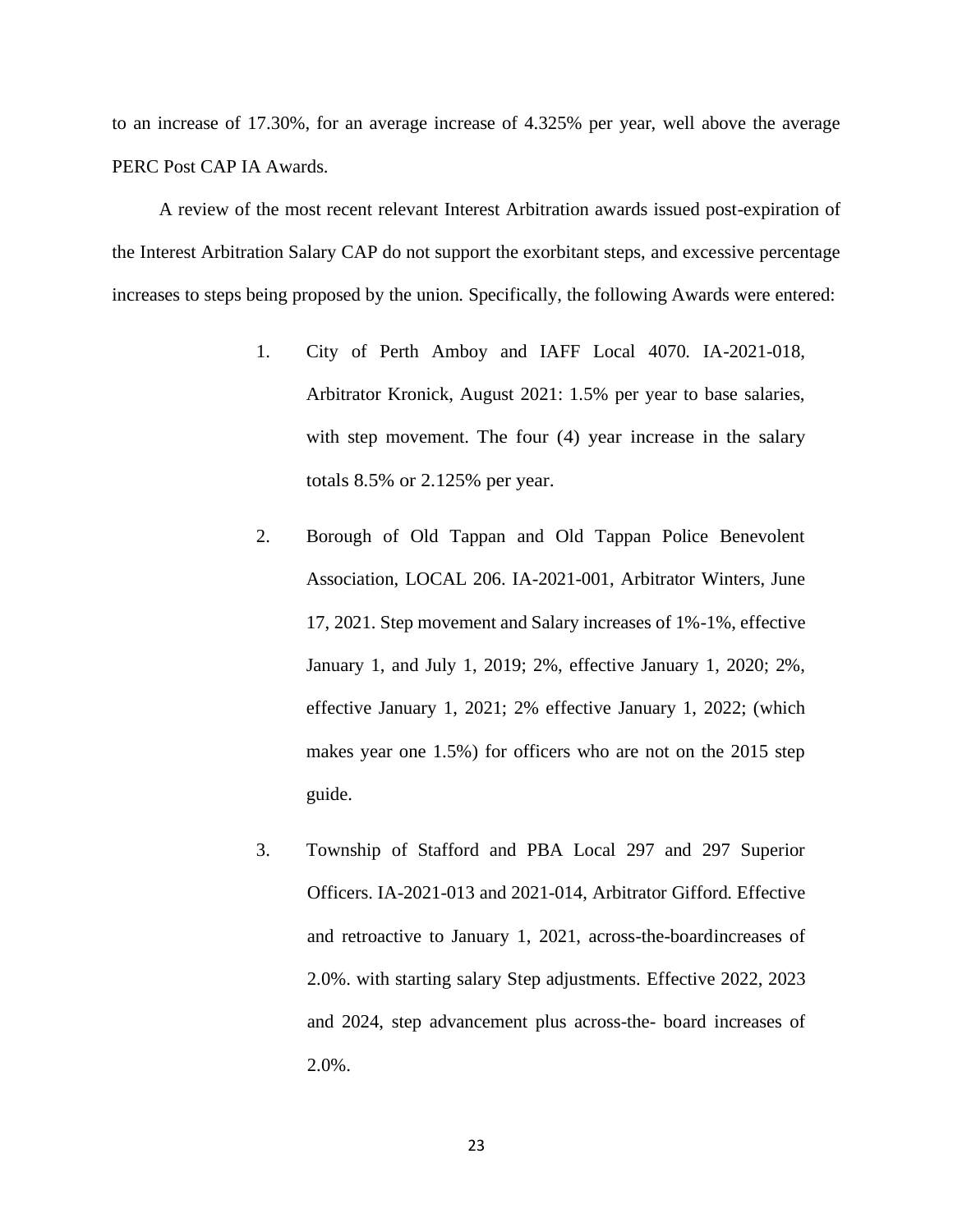- 4. Passaic County Sheriff and PBA, Local 286. IA-2021-004. Arbitrator Winters. Contract years 2019 to 2023, Employees move one (1) step on the Salary Guide and the top step of the salary guide shall be increased by (2%). For all employees "off guide", each employee shall receive a (2%) cost of living increase in his/her salaries.
- 5. Hopewell Twp & PBA Loc 342, IA-2019-016, Arbitrator Osborn 2019 appealed, affirmed by Commission P.E.R.C. No. 2020-11 (8/15/19). Starting salary frozen for 2019 through 2021, increased all other steps on the 2019 guide by 2.2%, increased the top step by 2%, added one (1) step, and froze all other steps in 2020, and for 2021 increased all steps (except starting salary) by 1.8%. Step advancement was provided in each year of the contract
- 6. Bedminster Twp & PBA Loc 366, IA-2019-017 Arbitrator Kronick 2019 appealed but affirmed by Commission P.E.R.C. No. 2020-10 (8/15/19). Froze the salary guide for 2019 except the top step which was increased by 2%. The Arbitrator then awarded across-theboard increases of 2% in 2019, 2% in 2020, and 2% in 2021. Step advancement was provided in each year of the contract.
- 7. W Windsor Twp & PBA Local 271, IA-2009-014 (Mastriani 2019). Across-the-board increases of 2% in 2019, across the-board increases of 2% in 2020, across-the-board increases 2.25% in 2021, and across-the board increases of 2.25% in 2022. Step advancement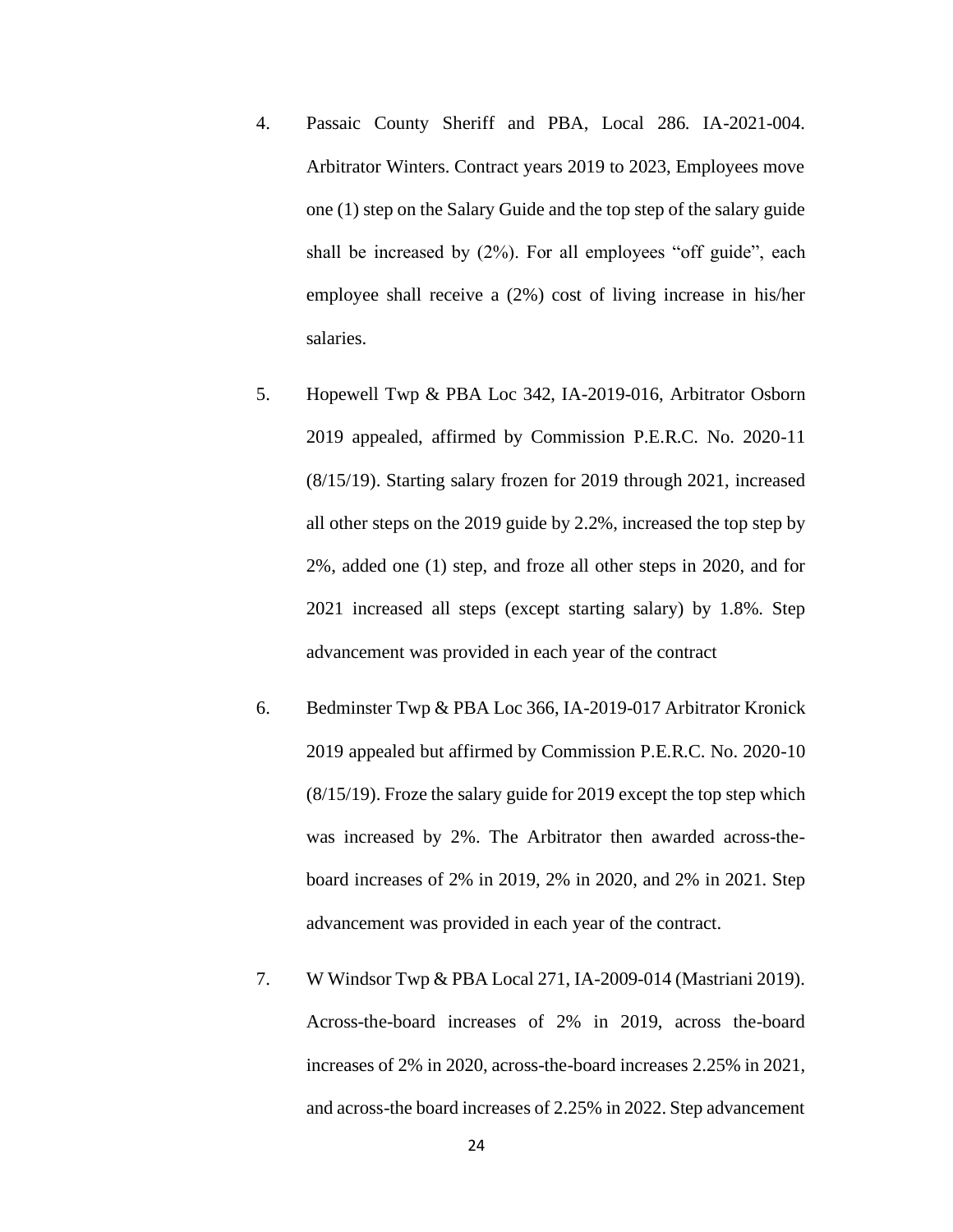was provided in each year of the contract.

8. Boonton & PBA Loc 212, IA-2019-021 (Kronick). Across-theboard increases of 2.25% plus a \$1,000 adjustment at the top step in 2019, across-the-board increases of 2.25% plus a \$1,000 adjustment at the top 40 step in 2020, and across-the-board increases 2.25% plus a \$1,000 adjustment at the top step in 2021. Step advancement was provided in each year of the contract.

 In summary, the range of recent relevant "Post-CAP" IA Awards has between 1.85% to 2.25% per year, with step movement. In stark contrast, the union in this matter is demanding:

> 1) Year One (2021) step adjustments, well in excess of 3%, by throwing out the existing step system and establishing a new step system (with some officers moving 2 steps); and

> 2) Increasing all steps every year of the contract by 4% with each officer receiving yearly step movement.

 Clearly, the Union's Final Salary Proposal must be rejected by this Arbitrator as it is exorbitant and excessive when considered against the County comparable salary agreements, and far in excess of the ranges of current NJ Interest Arbitration Awards.

It is anticipated the union will make arguments regarding alleged salary increases given by alleged "comparable" governmental units. The County would point out that simply analyzing the step systems set forth in other governmental units' contracts in isolation, without an analysis of the actual demographics of how many employees fall on any given step and how the subject employees move through the step system, can be misleading and lead to inaccurate and incorrect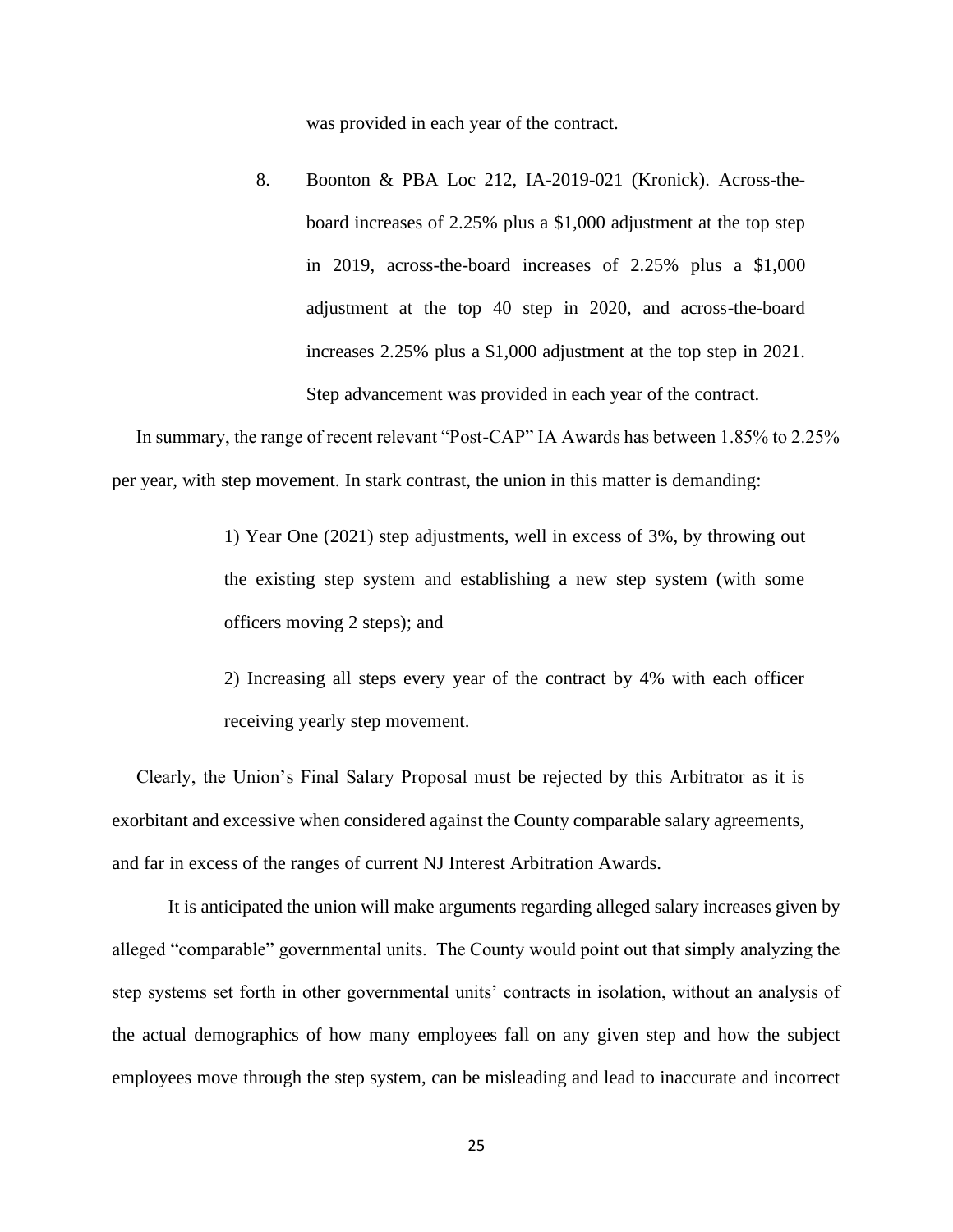conclusions. Therefore, the County respectfully requests that the Arbitrator be circumspect in considering the arguments made by PBA in regard to the alleged salary increases in other governmental units.

 Based upon the foregoing, and in light of the statutory factors requiring consideration and analysis, the County's salary proposal should be awarded. The County respectfully submits that its Final Salary Offer is fair, reasonable and is warranted under the requisite statutory criteria of the Interest Arbitration statutes, and therefore, should be awarded by the Arbitrator.

#### ARBITRATOR DECISION:

To make a determination this Arbitrator has taken into consideration the following statutory criteria.

Comparison of wages, salaries, hours, and conditions of employment (in private employment, public employment generally and public employment in the same sector.

External and Internal comparables, arguments and considerations.

The SOA provided evidence suggest that their members are the lowest paid Correction Sergeants and Lieutenants in the State.

In defense of their position they provide that for the Correction Sergeants, the highest paid being in Bergen County making about \$53,000 more than Burlington Correction Sergeants and the next lowest to Burlington being Salem County Correction Sergeant earning about \$8,000 more than Burlington Correction Sergeant.

For the Correction Lieutenants the SOA provides evidence of Monmouth County being the top paid in the State making about \$60,000 more than Burlington Correction Lieutenants.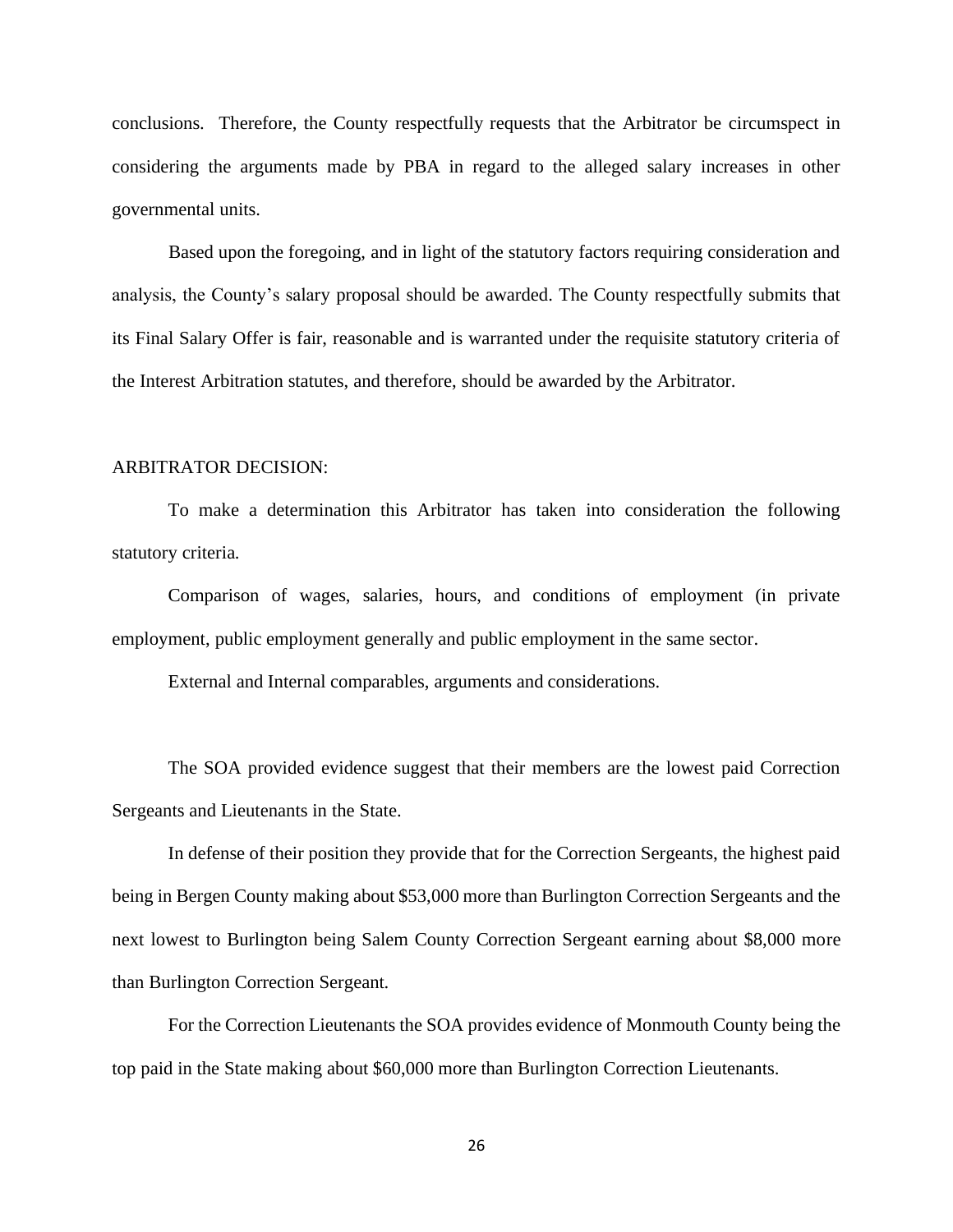Additionally, the SOA argues that the Sergeants and Lieutenants as compared to municipal law enforcement officers within the County are less paid.

The SOA argues that even under the SOA's proposal, a Burlington County Correction Sergeant would earn in 2019, \$43,000 less than Medford Township Sergeants. The proposed 2020 salary would trail Mt. Laurel Sergeants by nearly \$50,000.

As for the Correction Lieutenants, the SOA argues that the 2018 salary was the worst when compared to their municipal colleagues. The SOA's proposed 2019 salary would trail the nextlowest municipal Lieutenants in West Hampton by more than \$36,000. The years 2020-2023 would be much the same: with our Lieutenants earning significantly less than those holding the same rank employed by Burlington County municipalities.

 The SOA further argues that Sergeants and Lieutenants employed the Burlington County Prosecutor's Office will continue to receive much higher salaries even if the SOA's proposal is granted.

The SOA also argued using PERC's 2020 Biennial Report to show: State workers earned a 2.9% increase, those employed in local government service earned 7.2%.

In 2019, for law enforcement groups, the average annual salary increases in interest arbitration awards, where the "2% CAP" was not applicable, was 3.62%! and those law enforcement groups which did not have to resort to the interest arbitration process the average annual salary increases in non-IA settlements 3.89% in 2018; and 4.26% in 2019".

The SOA argues that that New Jersey's total private sector wages increased 10.5% in 2020 and in Burlington County by 11.5%.

Employees in Utilities (6.7%); Construction (4.4%); Manufacturing (5.7%); Wholesale Trade (4.6%); Retail Trade (9.8%); Information (11.2%); Finance/Insurance (7.9%); Real Estate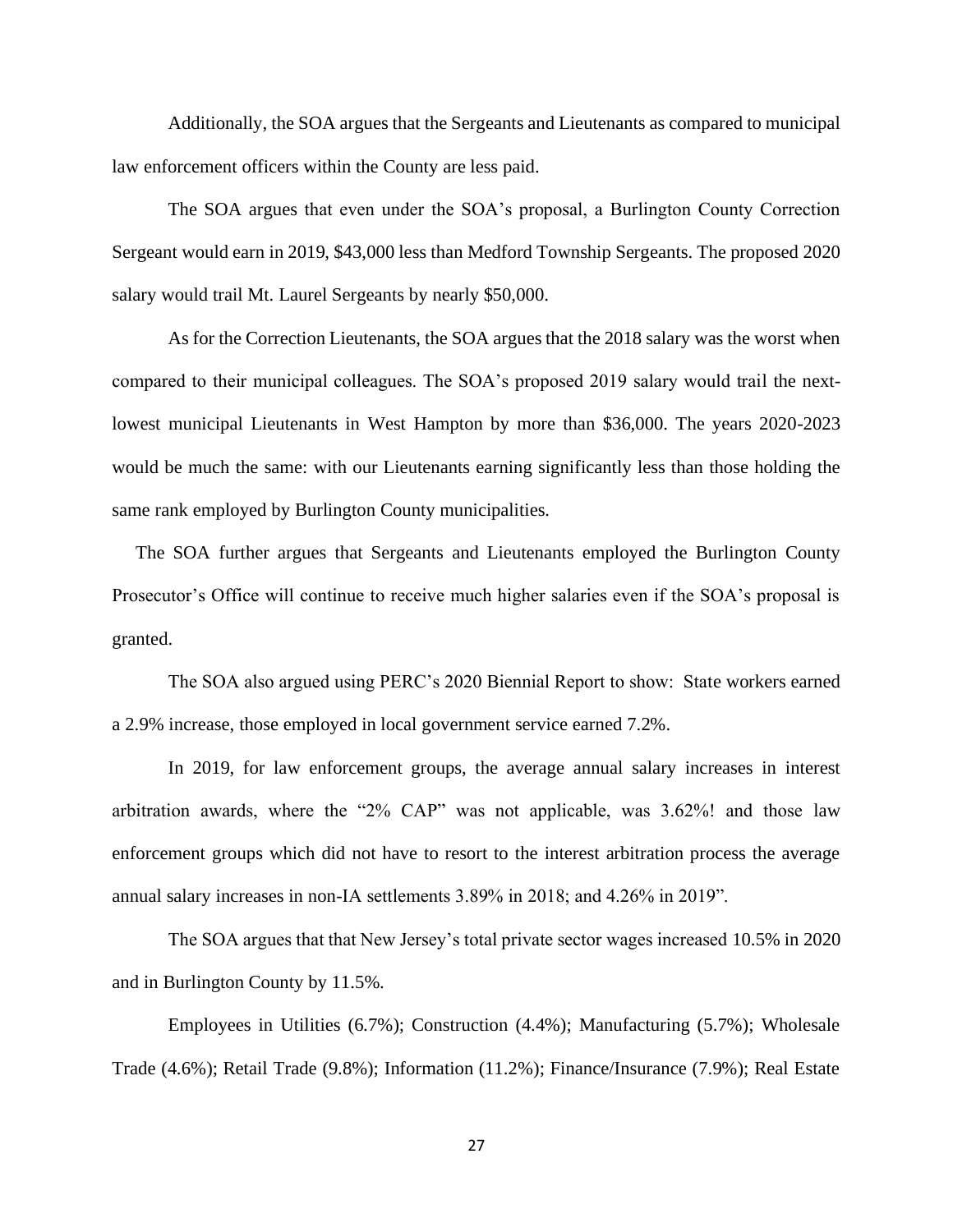(9.7%); and Professional/Technical Services (8%), among other private sector industries, experienced lucrative increases in 2020.

The County, on the other hand, argues that its final salary offer to the PBA/SOA is consistent with the proper comparable County union contract (CWA). The County argues that the Burlington County union contract with the Communications Workers of America, Local 1036 (CWA) for the years 2020-2022 have agreed to salary increases as follows: 1% increase to base salary plus a one-time (not to base) payment of \$500.00 for 2020; and 1.95% increases to base salary for 2021 and 2022. The county further argues that the CWA represents the majority of the county employees (approximately 650 employees). Further, County asserts the Administrative and non-represented employees have or will receive the same as CWA employees for 2020, 2021 and 2022.

With respect to the SOA's reliance upon the Prosecutor's Assistant Prosecutors contracts the Prosecutor's Sergeants/Lieutenants contract as well as the Sheriff's Officers contracts, the County argues that the union's reliance on those contracts as appropriate comparables is misplaced.

County argues that those contracts are not relevant and should not be considered by the Interest Arbitrator in this matter. Both the Prosecutor and Sheriff are Constitutionally authorized offices which are independent appointing authorities, legally separate and apart from the County Commissioners. Although the County Commissioners have a right to review and approve salary increases proposed by the Prosecutor and Sheriff, it does so in the capacity of the "funding agency". With respect to the Prosecutors agreements with the Assistants and Detectives, the Prosecutor presented the Commissioners with salary proposals that exceeded the 1.95%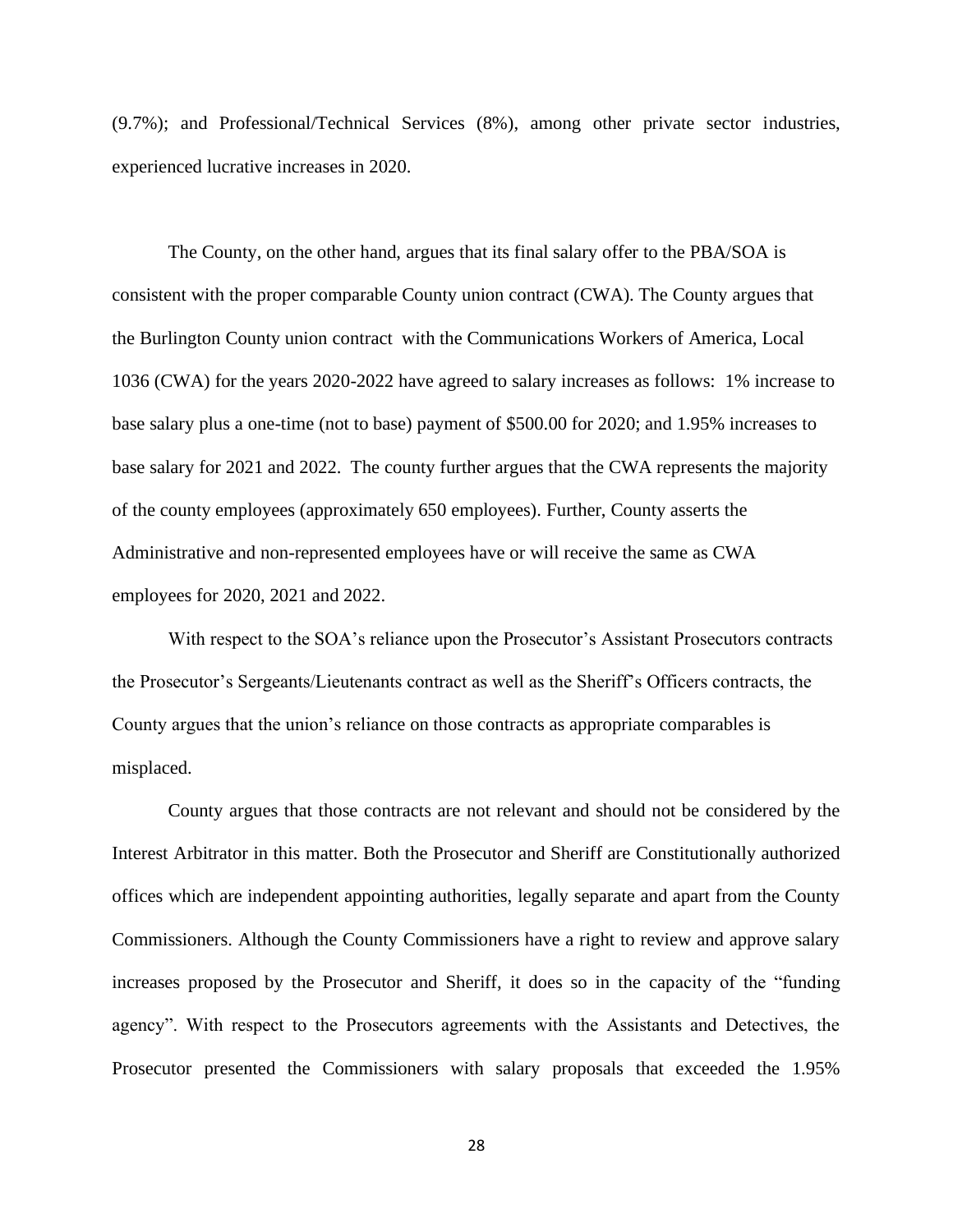established in the County/CWA contract; however, as testified to by CFO Havlick, the Prosecutor also submitted an overall budget that stayed within the Office's overall 2% statutory budget CAP. The same fact situation would apply to the Sheriff. The Commissioner's function is to act as a check to ensure the Prosecutor and Sheriff remain within the overall 2% statutory budget CAP. Pursuant to P.L. 2015, c. 249, signed into law on January 19, 2016, Constitutional offices, such as the Prosecutor's and Sheriff's Offices, shall limit any increase in that portion of its budget request to 2.0% of the previous year's budget request. The discretion to distribute funds, including the allocation of salaries within the 2% budget CAP, remains solely within the Prosecutor's or Sheriff's discretion

Additionally, the County argues that the union arguments regarding alleged salary increases given by alleged "comparable" governmental units is misplaced and incorrect.

The County would point out that simply analyzing the step systems set forth in other governmental units' contracts in isolation, without an analysis of the actual demographics of how many employees fall on any given step and how the subject employees move through the step system, can be misleading and lead to inaccurate and incorrect conclusions. Therefore, the County respectfully requests that the Arbitrator be circumspect in considering the arguments made by PBA in regard to the alleged salary increases in other governmental units.

#### **RECENT INTEREST ARBITRATION SALARY AWARDS.**

 PERC's website includes the most recent salary increase analysis for interest arbitration awards for calendar years 2012 through 2019. The average increase for all awards in 2018 was 2.01%, and 3.36% in 2019. The average increase for interest arbitration voluntary settlements in 2018 was 1.75% and 1.64% in 2019.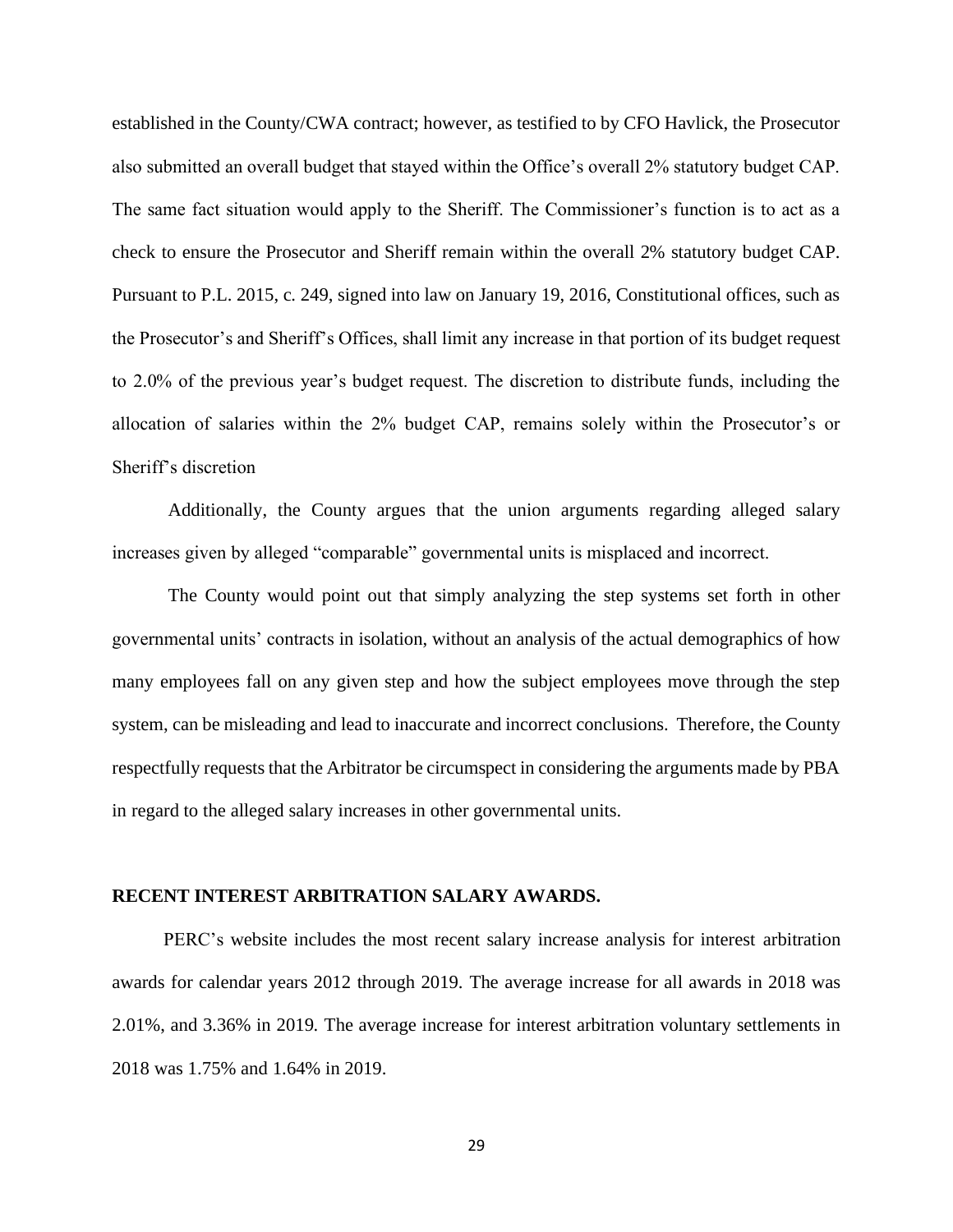A review of the most recent relevant Interest Arbitration awards issued post-expiration of the Interest Arbitration Salary CAP do not support the exorbitant steps, and excessive percentage increases to steps being proposed by the union. Specifically, the following Awards were entered:

- 1. **City of Perth Amboy and IAFF Local 4070**. IA-2021-018, Arbitrator Kronick, August 2021: 1.5% per year to base salaries, with step movement. The four (4) year increase in the salary totals 8.5% or 2.125% per year.
- 2. **Borough of Old Tappan and Old Tappan Police Benevolent Association, LOCAL 206.** IA-2021-001, Arbitrator Winters, June 17, 2021. Step movement and Salary increases of 1%-1%, effective January 1, and July 1, 2019; 2%, effective January 1, 2020; 2%, effective January 1, 2021; 2% effective January 1, 2022; (which makes year one 1.5%) for officers who are not on the 2015 step guide.
- **3. Township of Stafford and PBA Local 297 and 297 Superior Officers.** IA-2021-013 and 2021-014, Arbitrator Gifford. Effective and retroactive to January 1, 2021, across-the-boardincreases of 2.0%. with starting salary Step adjustments. Effective 2022, 2023 and 2024, step advancement plus across-the- board increases of 2.0%.
- **4. Passaic County Sheriff and PBA, Local 286.** IA-2021-004**.**  Arbitrator Winters. Contract years 2019 to 2023, Employees move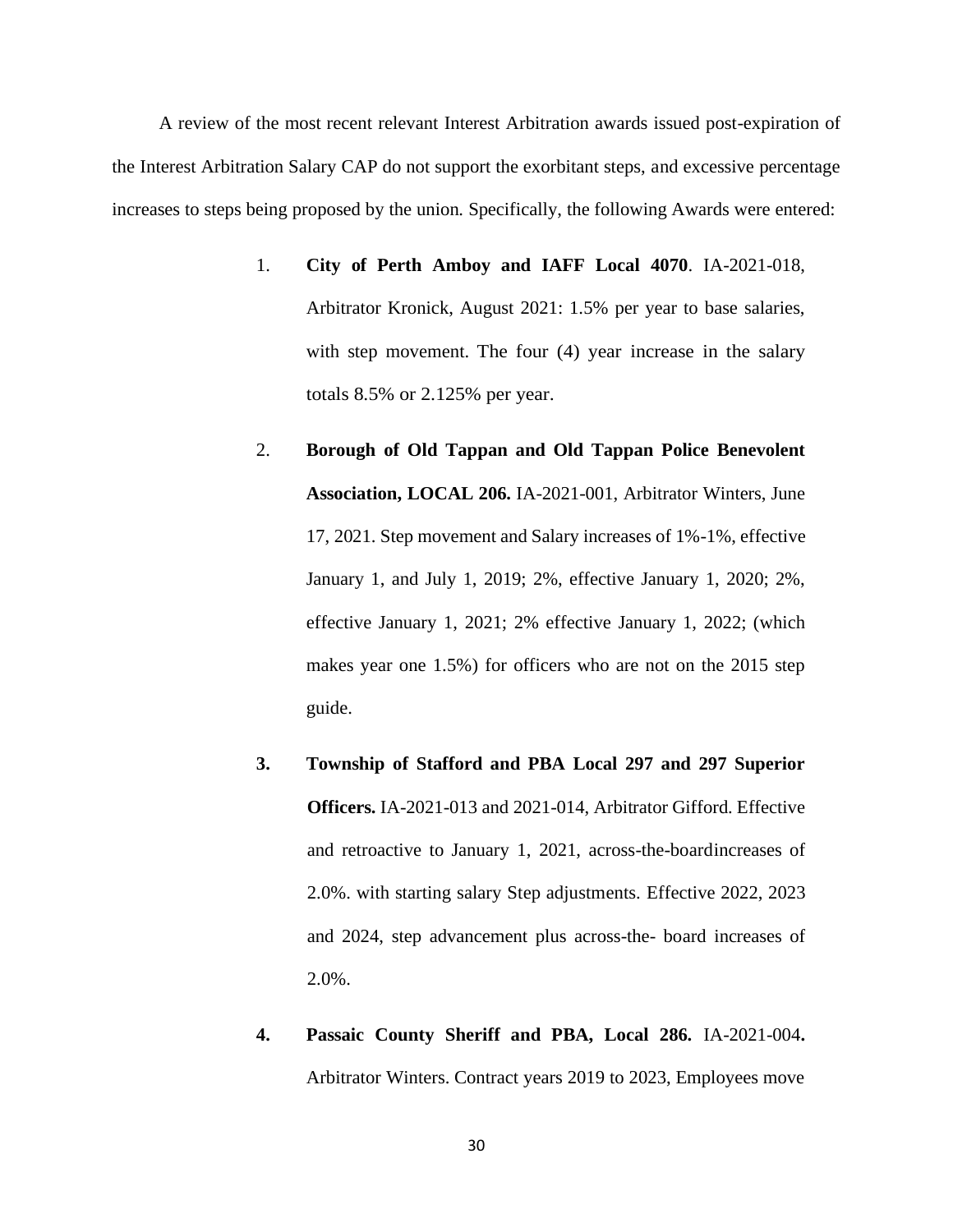one (1) step on the Salary Guide and the top step of the salary guide shall be increased by (2%). For all employees "off guide", each employee shall receive a (2%) cost of living increase in his/her salaries.

- **5. Hopewell Twp & PBA Loc 342,** IA-2019-016, Arbitrator Osborn 2019 appealed, affirmed by Commission P.E.R.C. No. 2020-11 (8/15/19). Starting salary frozen for 2019 through 2021, increased all other steps on the 2019 guide by 2.2%, increased the top step by 2%, added one (1) step, and froze all other steps in 2020, and for 2021 increased all steps (except starting salary) by 1.8%. Step advancement was provided in each year of the contract
- 6. **Bedminster Twp & PBA Loc 366**, IA-2019-017 Arbitrator Kronick 2019 appealed but affirmed by Commission P.E.R.C. No. 2020-10 (8/15/19). Froze the salary guide for 2019 except the top step which was increased by 2%. The Arbitrator then awarded across-the-board increases of 2% in 2019, 2% in 2020, and 2% in 2021. Step advancement was provided in each year of the contract.
- 7. **W Windsor Twp & PBA Local 271**, IA-2009-014 (Mastriani 2019). Across-the-board increases of 2% in 2019, across the-board increases of 2% in 2020, across-the-board increases 2.25% in 2021, and across-the board increases of 2.25% in 2022. Step advancement was provided in each year of the contract.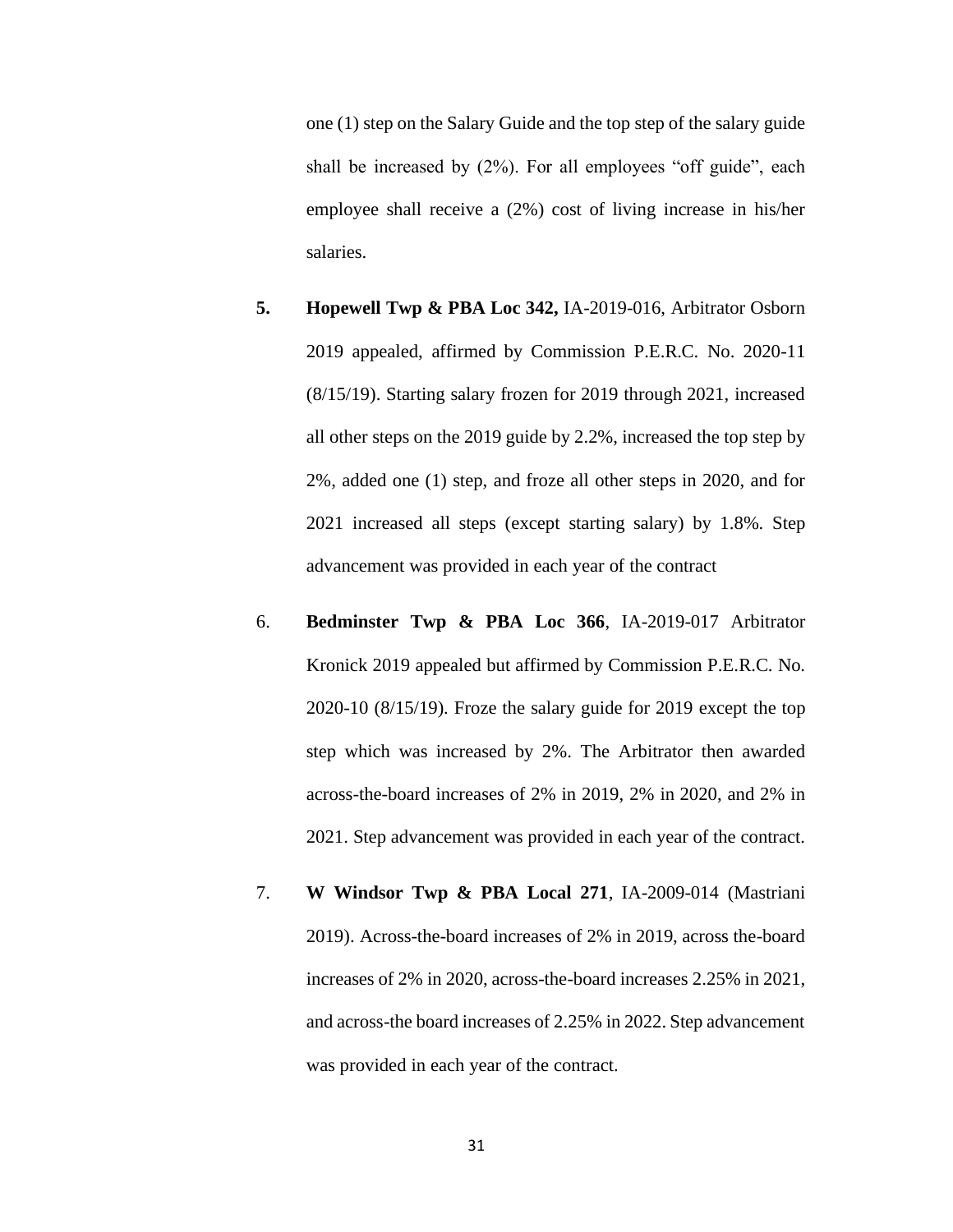8. **Boonton & PBA Loc 212**, IA-2019-021 (Kronick). Across-theboard increases of 2.25% plus a \$1,000 adjustment at the top step in 2019, across-the-board increases of 2.25% plus a \$1,000 adjustment at the top 40 step in 2020, and across-the-board increases 2.25% plus a \$1,000 adjustment at the top step in 2021. Step advancement was provided in each year of the contract.

In summary, the range of recent relevant "Post-CAP" IA Awards has between 1.85% to 2.25% per year, with step movement.

### **CPI AND COST FO LIVING**

The PBA/SOA have provided through their exhibits that the Consumer Price Index (CPI) for all items rose by 5.4% between September 2020 and September 2021. The costs for such items as Food (4.6%); New vehicles (8.7%; Apparel (3.4%); and Shelter (3.2%), the cost for Energy (24.8%) has exploded in the last 12 months. Closer to home, Burlington housing costs estimated at 3.4% above the national average. The cost of living in Burlington County is actually 13.5% higher than the national average and the cost of living is 1.5% higher, in Burlington County than a year ago.

#### **CONTINUITY OF SERVICE**

The PBA/SOA argue that in order for the County to continue to grow and prosper, it is obvious that its law enforcement officers, here, the members of the SOA must begin to receive fair and competitive wage increases. In this way, the County and its residents, businesses and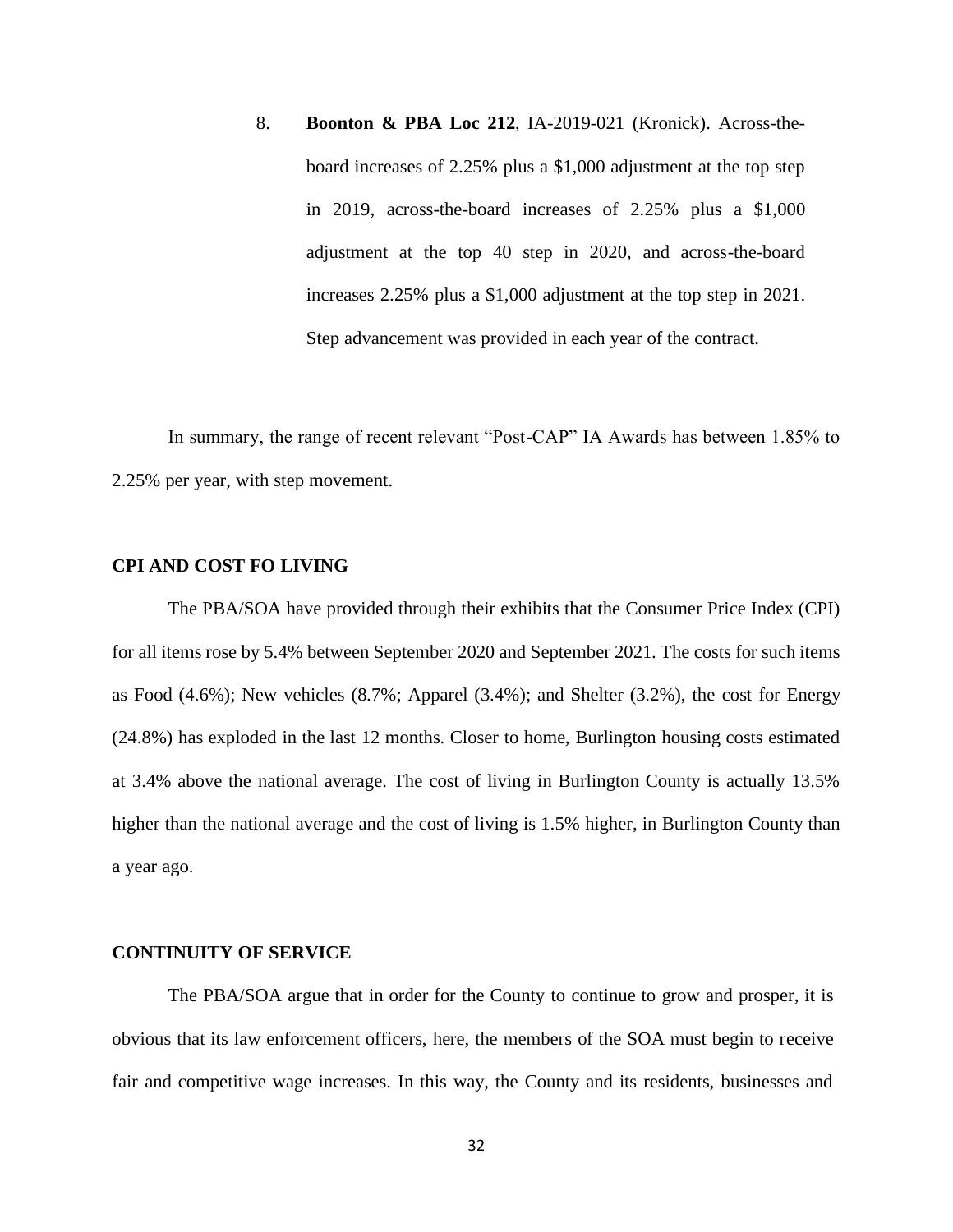property owners will benefit from its ability to attract and, more importantly, retain high caliber Correction Sergeants and Lieutenants.

#### DECISION:

After a thorough review, of all the evidence submitted in relationship to the internal and external comprables, Taking into consideration the PERC Stats, the CPI info, and continuity of service argument this Arbitrator finds that the internal comparable evidence provided by the County, as to the consistent and even handed salary administration for all County employees to be the stronger evidence of comparison and more persuasive on what the appropriate salary increases, here, should be. Which would not only be in the best interests of the public but all County employees as well.

Likewise, this Arbitrator finds that PERC Stats on recent settlements, as listed, above, to be more convincing and more reasonable, in terms of the appropriate salary increases, than the external comparable information and the CPI data as provided by the PBA/SOA.

As to the PBA/SOA argument on continuity of service, although they believe their salary proposal would help attract and retain high caliber Sergeants and Lieutenants, the evidence does not show any significant deviation in the number of SOA members.

In weighing all the evidence and conforming to the applicable statutory criteria, including the financial impact criteria, just because the County can afford the PBA/SOA salary offer, this Arbitrator must balance not whether the County can afford the PBA/SOA's offer in this case but how their offer will impact the County's other larger bargaining unit, CWA, and other County employees and then upon the entire budget.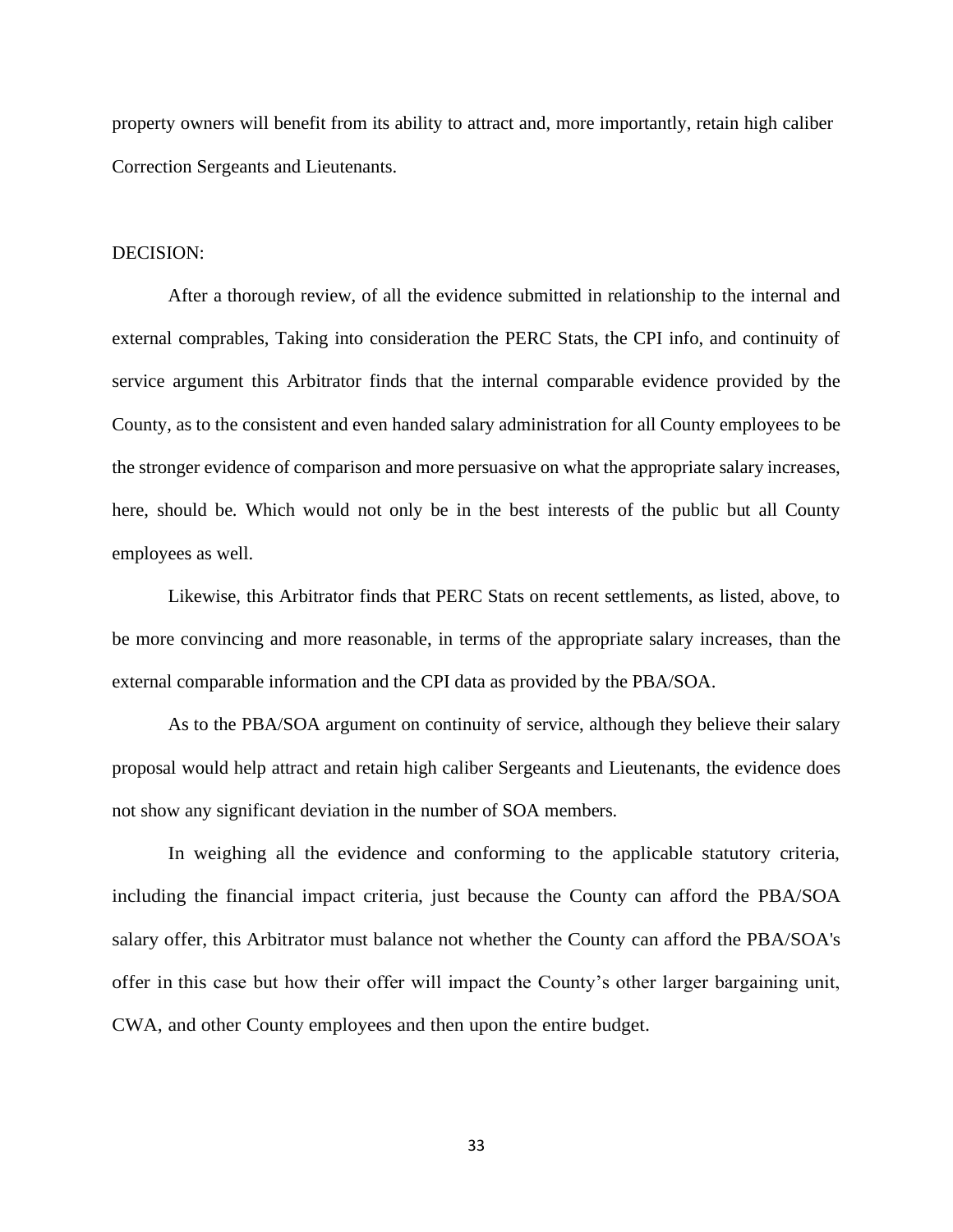Although not completely reflective of actual costs, for the purposes of attempting an "apples to apples" comparison, the following analysis utilizes Dr. Caprio's Report showing total base salary costs for 2018 (\$2,059,292.00).

The County's Final Offer of 2.00% increases to each officer's base salary per year, plus the one-time not-to-base payment of \$500.00**,** represents a total expenditure of \$271,912.00 over the proposed five (5) year life of the Agreement. [Base 2018 salary costs of \$2,059,292.00 times/compounded by 2.00% per year equals \$258,912.00; plus 500.00 not-to-base one-time payment of \$13,000.00 (26 present Superior Officers in 2020 times \$500.00); equals \$271,912.00]. As such, the County's Final Offer represents a total percentage increase over the 2018 base salary amount of 13.20% over five (5) years, or an average of 2.64% per year [\$258,912 divided by \$2,059,292.00 equals .1320 (13.20%); divided by 5 equals .0264 (2,64%].

 The Union's Final Offer of 3.25% increases to each officer's base salary per year represents a total expenditure of \$357,104.00 over the proposed five (5) year life of the Agreement. [Base 2018 salary costs of \$2,059,292.00 times/compounded by 3.25% per year equals \$357,104.00]. As such, the Union's Final Offer represents a total percentage increase over the 2018 base salary amount of 17.34% over five (5) years, or an average of 3.47% per year [\$357,104.00 divided by \$2,059,292.00 equals .1734 (17.34%); divided by 5 equals .0347 (3.47%)].

The salary proposal submitted by the PBA/SOA, in its final offer, is a little too high and is not supported by the evidence submitted into the record nor when applying the statutory criteria. The salary proposal submitted by the County, in its final offer, on the other hand, is a little more appropriate, however, falling still short and somewhat insufficient, of the PBA/SOA goals when considering or addressing the statutory criteria.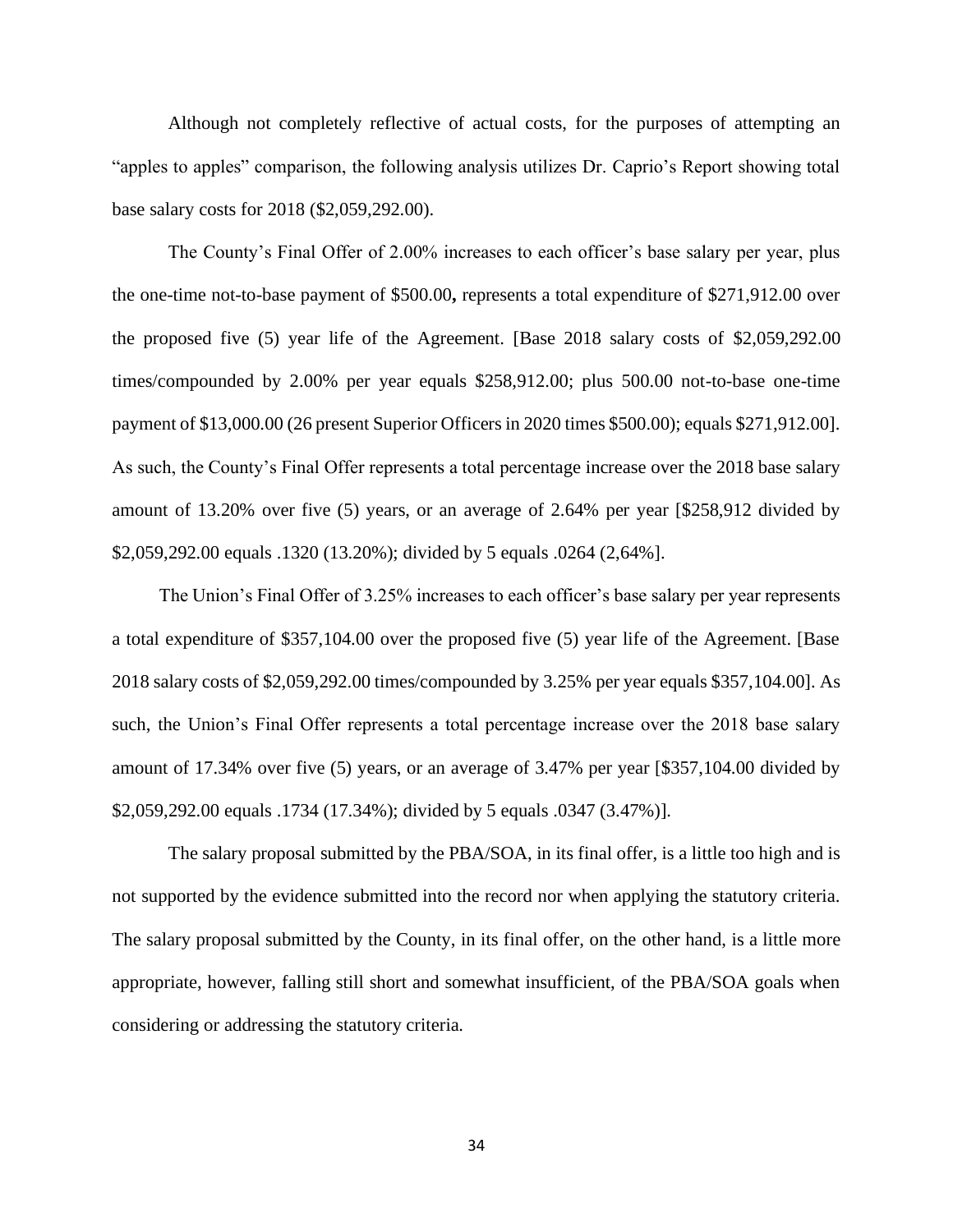The PBA/SOA's argument with respect to being at the very low end when compared to similarly situated bargaining units needs to be addressed. Some movement needs to be made for them to advance and not remain stagnant within the hierarchy of their external comparables.

To achieve that movement, there needs to be a slight increase over what other County employees receive. Such a salary deviation from the CWA increases would move to improve the morale of the PBA/SOA yet not be so significant to erode the morale of the CWA or other County employees.

In balancing all the evidence in conjunction with the statutory criteria, the salary award below will permit the County to maintain its fiscal responsibility/stability to their taxpayers while providing the PBA/SOA members with a fair and reasonable wage/salary increase which comports to be in the best interest of the public.

#### **Salary Award:**

Effective January 1, 2019, 2% increase to base salary.

Effective January 1, 2020, 2% increase to base salary and \$500 not to base one-time payment.

Effective January 1, 2021, 2% increase to base salary and \$500 not to base one-time payment.

Effective January 1, 2022, 2.25% increase to base salary.

Effective January 1, 2023, 2.25% increase to base salary.

This Salary Award for this Agreement totals \$329,138.12 or 16.48% which averages out to be 3.30% yearly for the life of the Agreement.

#### ACTUAL COST FOR ACTIVE MEMBERS

2018 1,875,023.72

2019 1,944,253.82 69,230.10 3.69%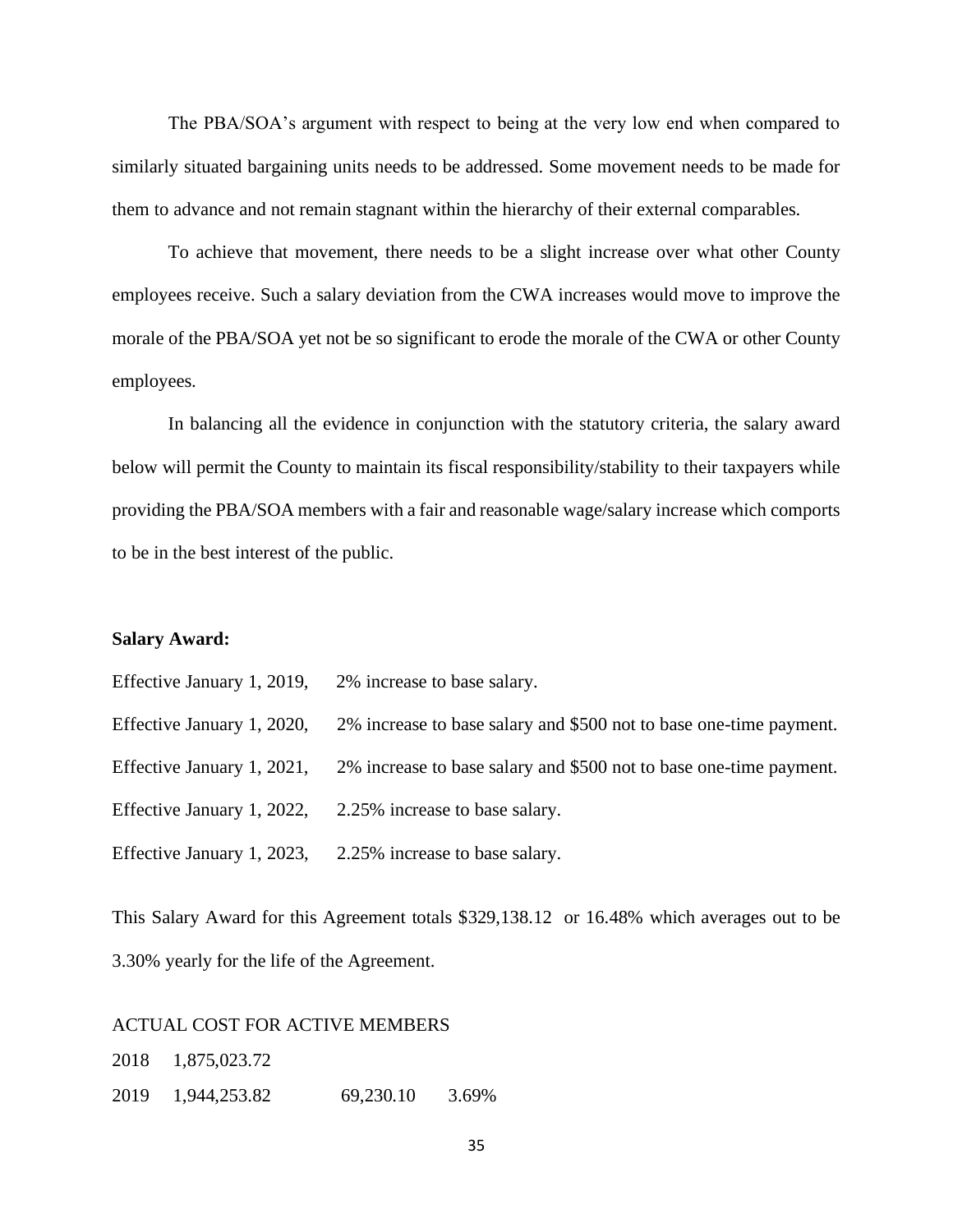|       | 2020 2,058,620.76 | 114,366.94 5.88%     |       |       |
|-------|-------------------|----------------------|-------|-------|
|       | 2021 2,107,130.75 | 48,509.99            | 2.36% |       |
|       | 2022 2,155,659.50 | 48,528.75 2.30%      |       |       |
|       | 2023 2,204,161.84 | 48,502.34            | 2.25% |       |
| Total |                   | 329, 138. 12 16. 48% |       | 3.30% |

### **ARTICLE IV – HEALTH BENEFITS**:

The PBA/SOA has proposed lowering their Chapter 78 contributions from Tier 4 by 25% to Tier 3.

Effective January 1, 2022, the premium-sharing contribution for all members shall be reduced from Chapter 78's Tier 4 level to Tier 3.

The County has opposed any change to the Chapter 78 contribution.

The PBA/SOA argue that currently, SOA members contribute toward the premium costs of their health benefits pursuant to the "Tier 4" level. Lt. Williams testified, since the Sergeants' 2018 salary was \$82,837, each was required to pay a whopping 24% toward the cost of family coverage. Lieutenants contributed 28% of the cost of such family coverage, given their 2018 salary of \$93,009. Those Sergeants and Lieutenants who opted for individual coverage contributed 34% of the cost of coverage while those electing member and child or spousal coverage, the Sergeants paid 28% while Lieutenants assumed 30% of the cost of coverage.

 The PBA/SOA further argue that any salary increases will also increase the health care contributions of its members. If the Chapter 78 obligations remain at Tier 4, any gains achieved for both the County and the SOA by an award of the annual raises advanced by the union will be negated or otherwise offset by the concomitant increase in premium contributions.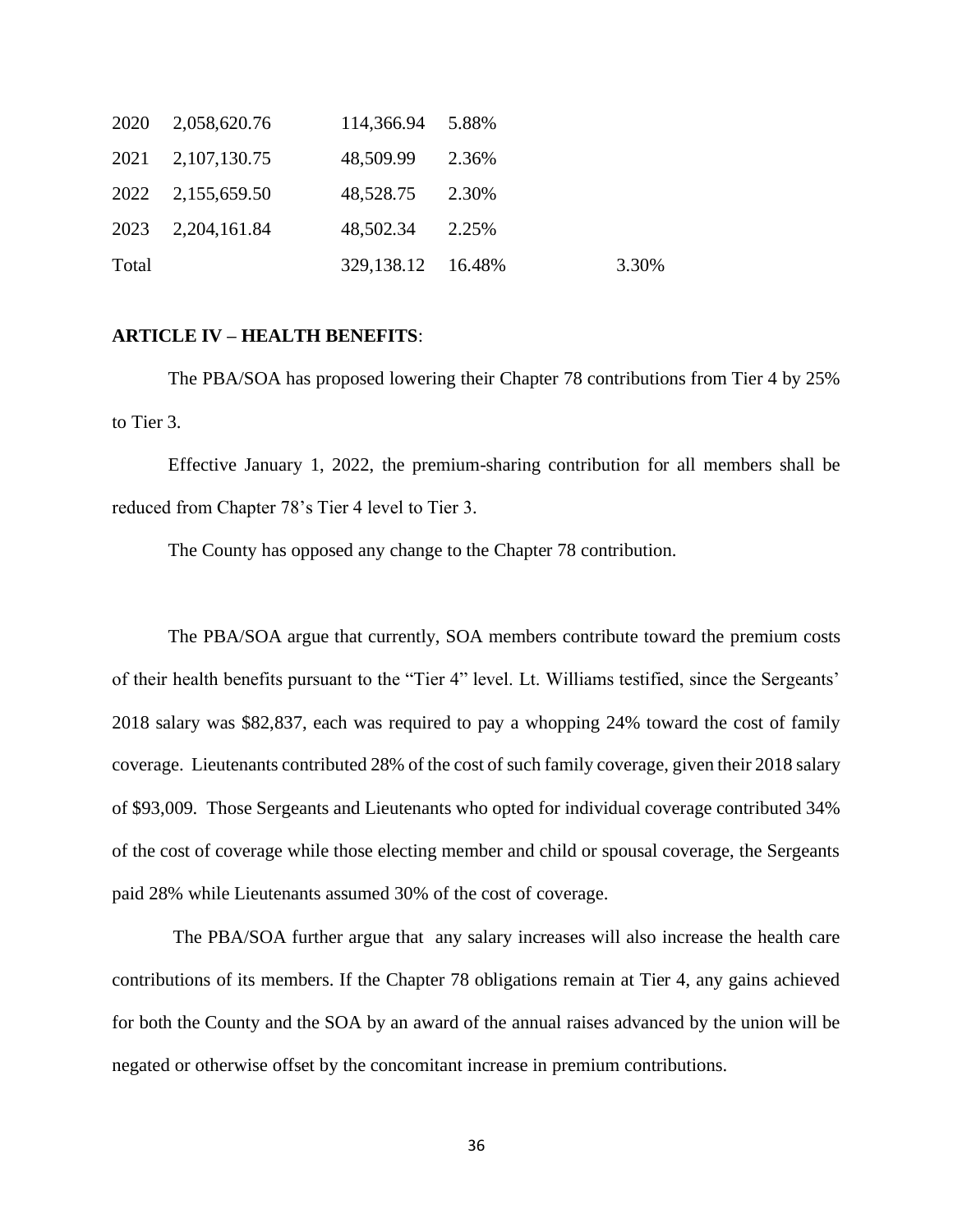This 25% reduction in in health care premium contributions, as Lt. Williams testified, would represent a significant step in enabling the County to attract and just as important retain high caliber officers and supervisors even though they will continue to be the lowest paid in the State!

 PBA/SOA also argue that Interest arbitrators have recognized the propriety of reducing employee Chapter 78 contributions in two recent awards: Township of Little Egg Harbor and Borough of Bergenfield. Also, at least one Burlington County municipality has also agreed to significantly reduced premium contributions from their law enforcement officers. Specifically, Bordentown City police officers contributed just \$1,500 in 2020 toward the cost of their medical and prescription benefits.

 The PBA/SOA continue to argue that the County's chief opposition to the SOA's proposal - as confirmed during Ms. Havlick's testimony was that, if awarded, same would trigger "me too" clauses in its collective negotiation agreements with other employee groups. However, as the SOA pointed out on cross-examination, PERC has declared that such "me too" parity clauses are nonnegotiable and, thus, unenforceable. See City of Plainfield, PERC No. 78-87 (1978).

The County argues that, on the other hand, that the Union proposes to change the contractual employee contribution rate toward health benefit premiums. The County argues that they followed the requirements of Chapter 78, and subsequent to the expiration of statutorily mandated Tier 4 contributions the County has negotiated contracts with all unions, including PBA 249, that have continued health care premium employee contributions at the Tier 4 level. Further, the County's Administrative and non-represented employees also contribute at the Tier 4 level.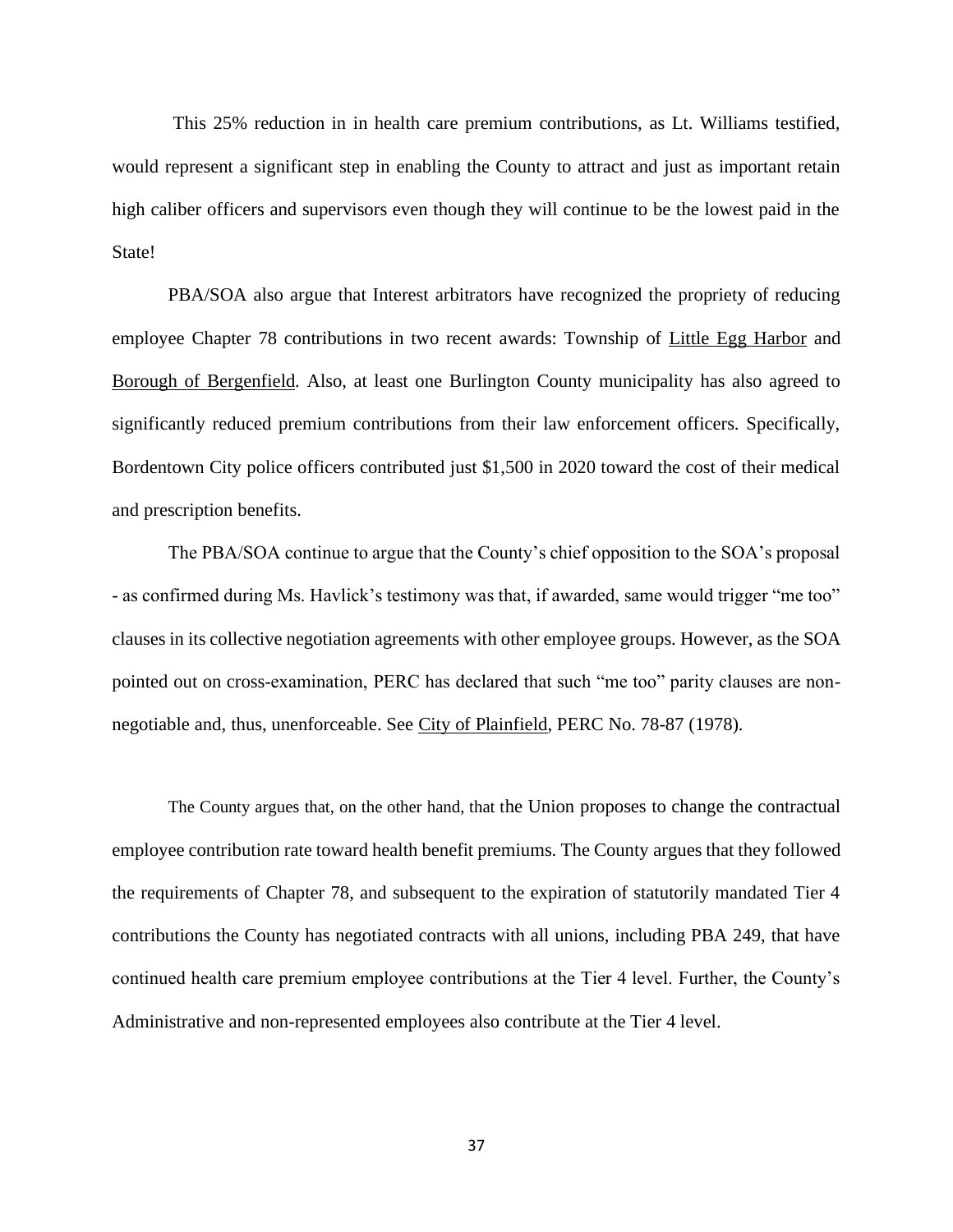The County further states that New Jersey law dictates that employee healthcare contributions must be consistent with levels set forth at N.J.S.A. 52:14-17.28c. PERC rules and regulations speak to identifying "a pattern of salary and benefit changes," among an employer's bargaining units. N.J.A.C. 19:16-5.14(c). Further, PERC has recognized the importance of maintaining a pattern of settlement among bargaining units of the same employer. County of Union, IA-2001-46, 28 NJPER 459, 461 (2002). "[P]attern is an important labor relations concept that is relied on by both labor and management," and "interest arbitrators have traditionally recognized that deviation from the settlement pattern can affect the continuity and stability of employment by discouraging future settlements and undermining employee morale in other units." To that end, the County has endeavored to foster a harmonious relationship with all labor units by promoting continuity in the benefits offered employee wide.

 CFO Havlick testified at the Hearing that a change in the contractual level of healthcare health premium contributions for this union would have significant fiscal consequences for the County. Specifically, Ms. Havlick testified as to County Exhibit C- which sets forth the estimated cost of to the County if all represented and non-represented employees' healthcare contribution to health benefits premiums were reduced to the levels being proposed by PBA 249. As indicated on C-5, the total cost to the County per year would be an estimated \$1,061,889.58 per year. Clearly, this amount represents a significant increased expenditure to the County budget, and ultimately paid for by County taxpayers and not in the best interests of the public.

#### ARBITRATOR DECISION:

In this decision, this Arbitrator does not award the PBA/SOA's proposal to reduce the Chapter 78 contributions by 25% to Tier 3.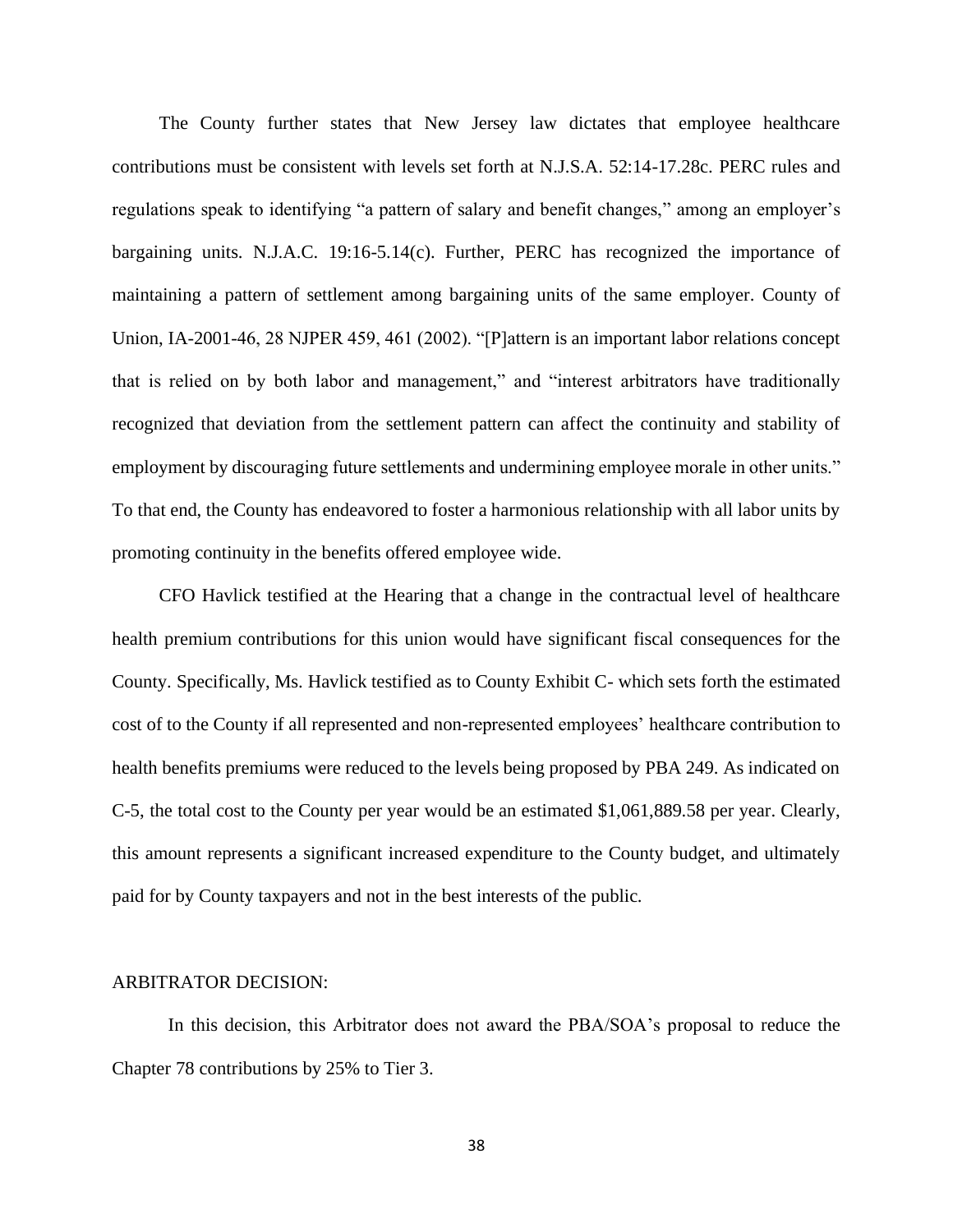This Arbitrator is not convinced that the PBA/SOA has met its burden of proof to demonstrate that their proposal is necessary and advisable at this time.

The internal comparability evidence, provided by the County above, convincingly outweighs the external comparability evidence provided by the PBA/SOA. The evidence and arguments provided by the PBA/SOA, in this Arbitrator's mind, failed to justify its proposal.

For this Arbitrator to do anything different would not be in the interest and welfare of the public.

### **ARTICLE X – HOLIDAYS:**

The PBA/SOA proposes to revise Paragraph C so as to clarify that the "day" provided to an officer scheduled to work on a holiday shall be 11.50 hours, rather than the current 8 hours.

The County opposes the PBA/SOA's proposal

PBA/SOA argue that currently, SOA members are afforded fifteen (15) separate holidays with Juneteenth added in 2021 to compliment the fourteen (14) recognized in Article X. Lt. Williams testified, the "holiday" benefit is comprised of 8-hour blocks of paid leave which must be utilized during that calendar year notwithstanding the fact that the supervisors have worked 12 hour tours of duty (with a  $\frac{1}{2}$  hour unpaid break) since July 2013.

 The SOA proposes to modify Paragraph C so as to provide that if a supervisor is schedule to work on a designated holiday, he/she will be provided another "day" off which shall 11 ½ hours (or 11.5)in duration instead of the current (and insufficient) 8 hours off. As Lt. Williams explained,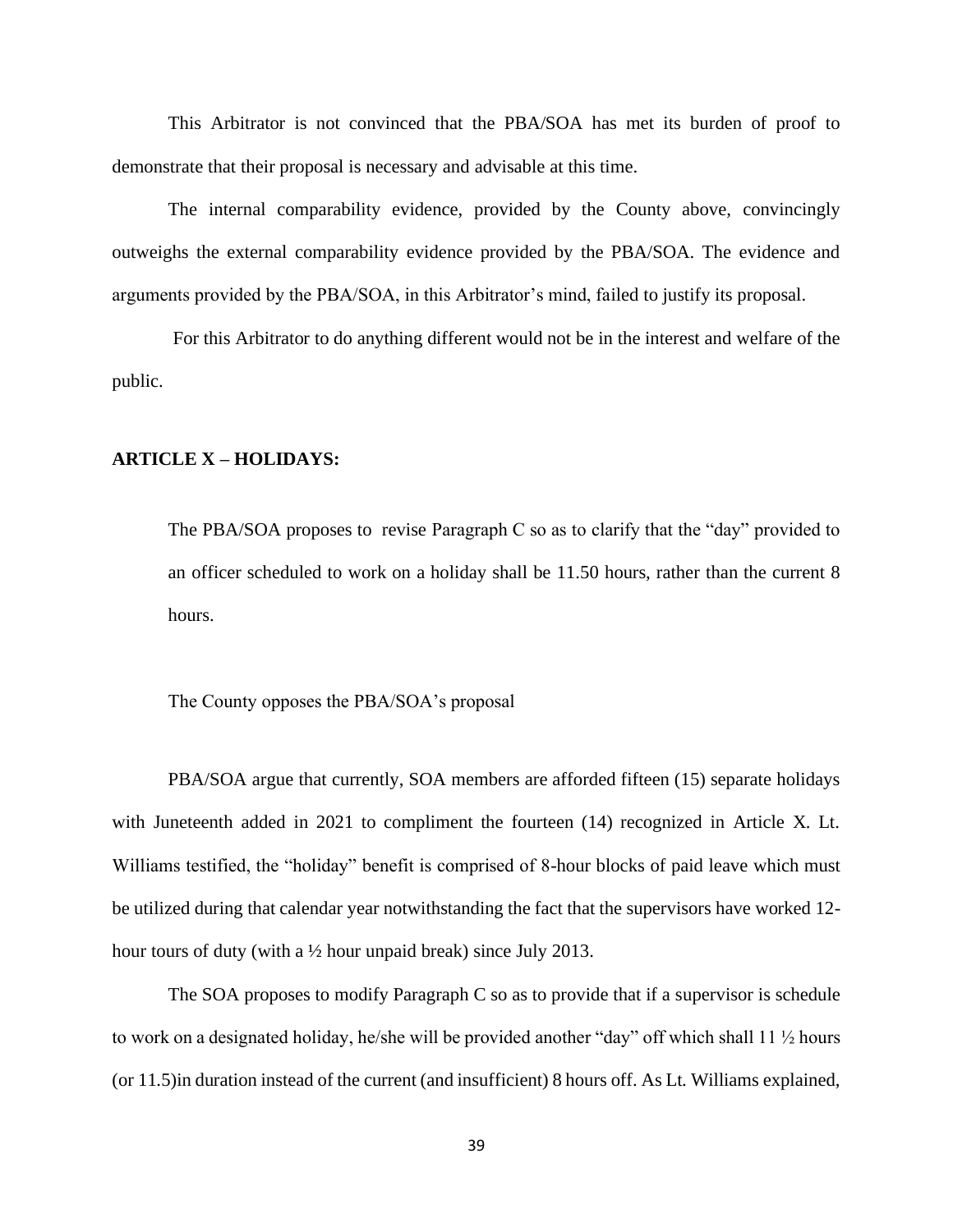this proposed change would only affect those holidays where the supervisor is scheduled to work those holidays where he/she is scheduled off would remain at 8 hours.

 The County argues that the issue raised by this "Final Offer" has been repeatedly brought up by the Rank and File, and the Superior Officers PBA Locals 249 ever since Arbitrator Osborn awarded the Modified Pitman 12 Hour Shift Schedule in 2013. The Union argument will presumably claim that "a day is a day" and if you work a Holiday, the time off you get off in return should be 12 hours per day. However, when the conversion to 12-hour shifts was awarded, there was no intent on the part of the Parties, or the Arbitrator to increase Holiday time off (or any other contractual time off) by allotting an additional 4 hours per day (the differential between a 12-hour day and an eight (8) hour day). The net effect of such an adjustment would result in an additional 56 hours, or seven (7) days of time off for the officers (12 hours minus 8 hours equals 4 hours; 4 hours times 14 Holidays equals 56 hours). The very issues raised in union Final Offer were duly submitted to binding Arbitration and heard by Arbitrator Osborn on October 31, 2013. After full hearing and oral argument on behalf of the parties, Arbitrator Osborn issued her binding decision on November 13, 2013, finding that in the implementation of the 12-hour shifts, all contractual leave time, including Holiday time, was to be calculated and converted utilizing 112 hours, based on eight-hour days. The Opinion clearly lays out all of the valid reasons why the Union's request in this matter was not appropriate back in 2013, as it is not appropriate now. This binding Opinion and Award must be recognized and enforced by this Arbitrator.

#### ARBITRATORS DECISION:

This Arbitrator does not award this proposal in absence of sufficient evidence justifying the change as requested by the PBA/SOA.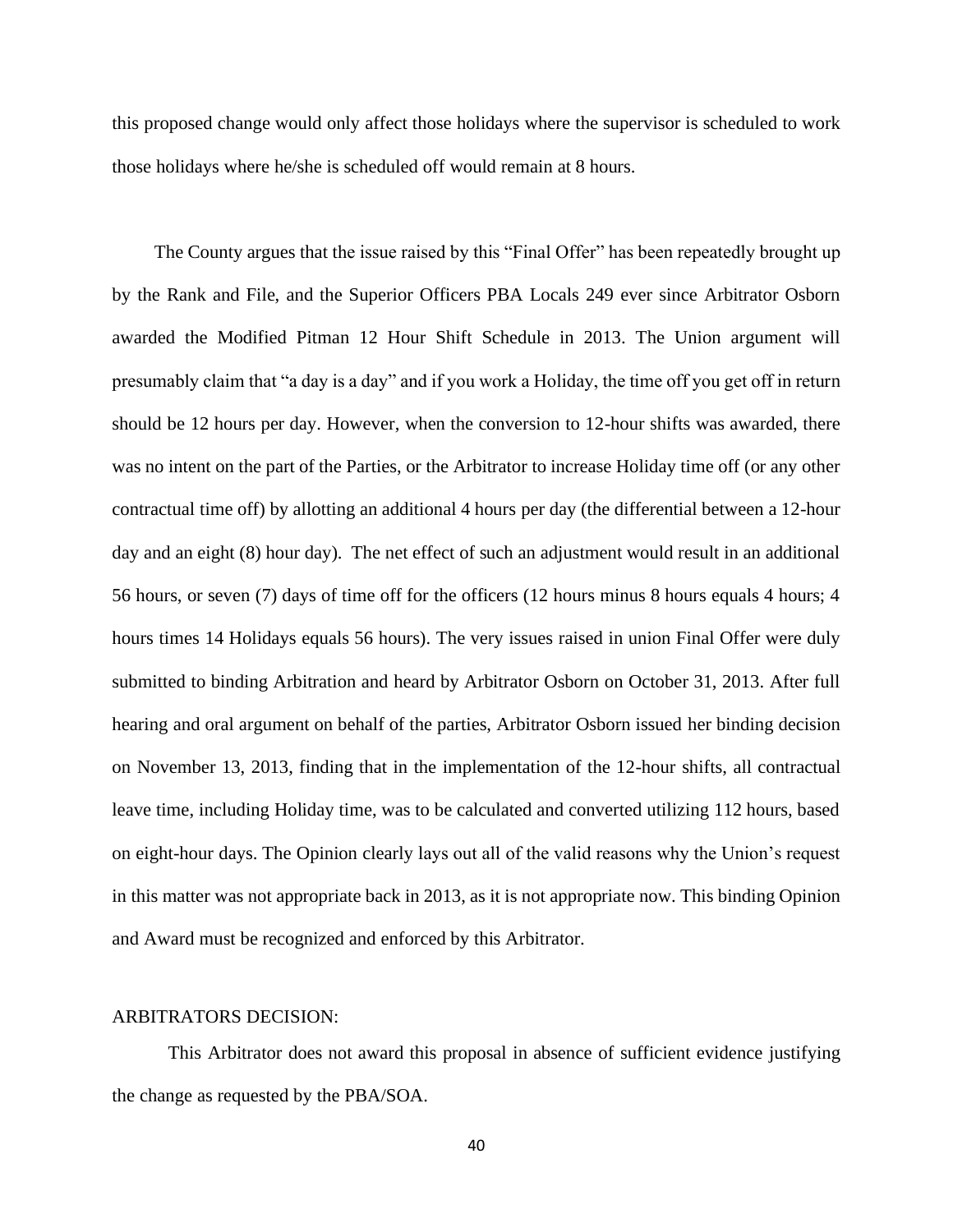# **STIPULATIONS**

- 1. Duration. The new CNA shall cover the period of January 1, 2019, through December 31, 2023.
- 2. Article II Salaries. All retroactive compensation shall not be subjected to adjusted Chapter 78 contributions. Additionally, said retroactive compensation shall be applicable, on a pro-rated basis, to any SOA member who retired or was promoted out of the unit subsequent to January 1, 2019.
- 3. Article III Uniform Allowance. Paragraph D. The \$800 annual allowance shall be increased to \$1,000, retroactive to January 1, 2019. Moreover, the reference to July  $1<sup>st</sup>$ shall be replaced with January  $1<sup>st</sup>$ .
- 4. Article V Sick Leave. Sick Leave Verification Policy 1081. The requirement for a landline phone shall be amended so as to permit members to be contacted via cell phone. Moreover, officers shall not be required to remain available for phone calls when sick until he/she has exhausted 120 hours of sick leave in said year (unless reasonable suspicion exists that the officer is abusing sick leave).
- 5. Donated Sick Leave. Members shall be permitted to participate in Civil Service Donated Sick Leave Program, consistent with NJAC 4A:4-6-1.22. The specific language of the provision shall be agreed to between the parties.

# 6. Article XII – Overtime.

- Paragraph A. Officers shall be permitted to accrue Compensatory time to a maximum of 180 hours. Moreover, as long as same will not adversely affect the Jail's minimum staffing level, an officer shall be permitted to utilize said compensatory time as long as said officer provides a minimum advance notice of two (2) hours.
- Paragraph E. Replace existing verbiage with the following: Effective 2021, all Administrative Supervisors shall receive an annual lump sum stipend of \$2,500, payable in the first pay period in December.
- 7. Shape Up Time. Effective January 1, 2021, all Floor Staff Personnel shall be compensated an additional 15 minutes at straight time, per shift, for work performed in advance of and in preparation for said shift.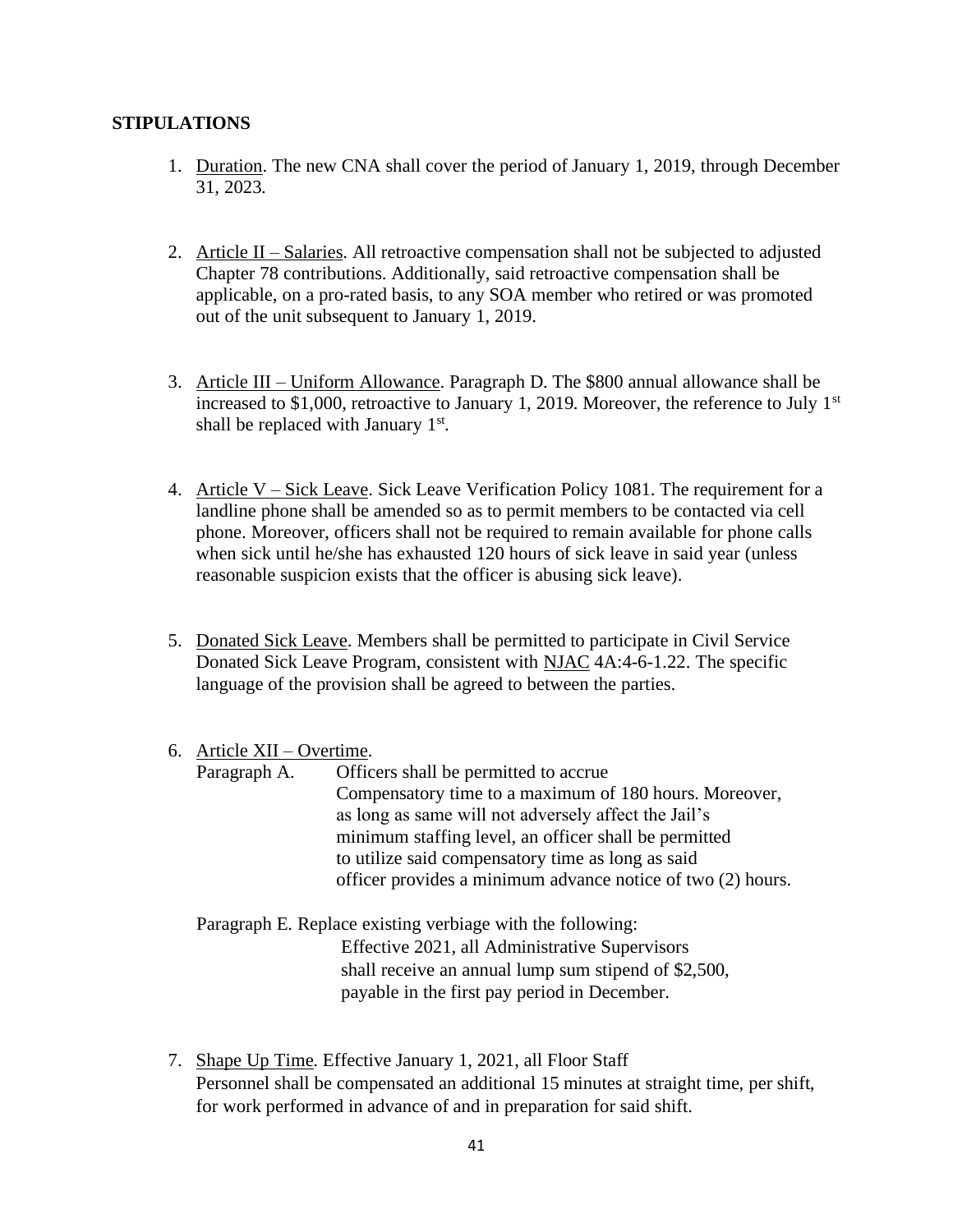#### **APPLICATION OF THE STATUTORY CRITERIA**

This award is in the public interest because it will allow the County to continue to maintain its fiscal responsibility to the taxpayers. This award provides a fair and reasonable increase which is in the public interest since it will boost the morale of the PBA/SOA membership.

This Award also serves the interests and welfare of the public through a thorough weighing of all statutory criteria as discussed throughout this decision.

Since this Arbitrator is primarily adopting the County's salary proposal, with some slight modification and deviation, it will not have an adverse impact on the County, its taxpayers, and residents and it will not prohibit the County from meeting its statutory obligations or cause the County to exceed its lawful authority.

This award also meets with the statutory criteria related to internal and external comprables. This Arbitrator has compared the salary and benefits to those of other County employees/bargaining unit and where possible or appropriate similarly situated Correction Superior Officers.

This Arbitrator's decision will allow the PBA members to keep pace with the cost of living.

The issue of continuity of employment as well as any stipulations were discussed and/or presented throughout this decision.

The issue of overall compensation was not considered since neither party provided any evidence nor did they rely on an such compensations in arguing their respective positions on wages/salaries.

Based upon the above, this Arbitrator, hereby awards the following:

42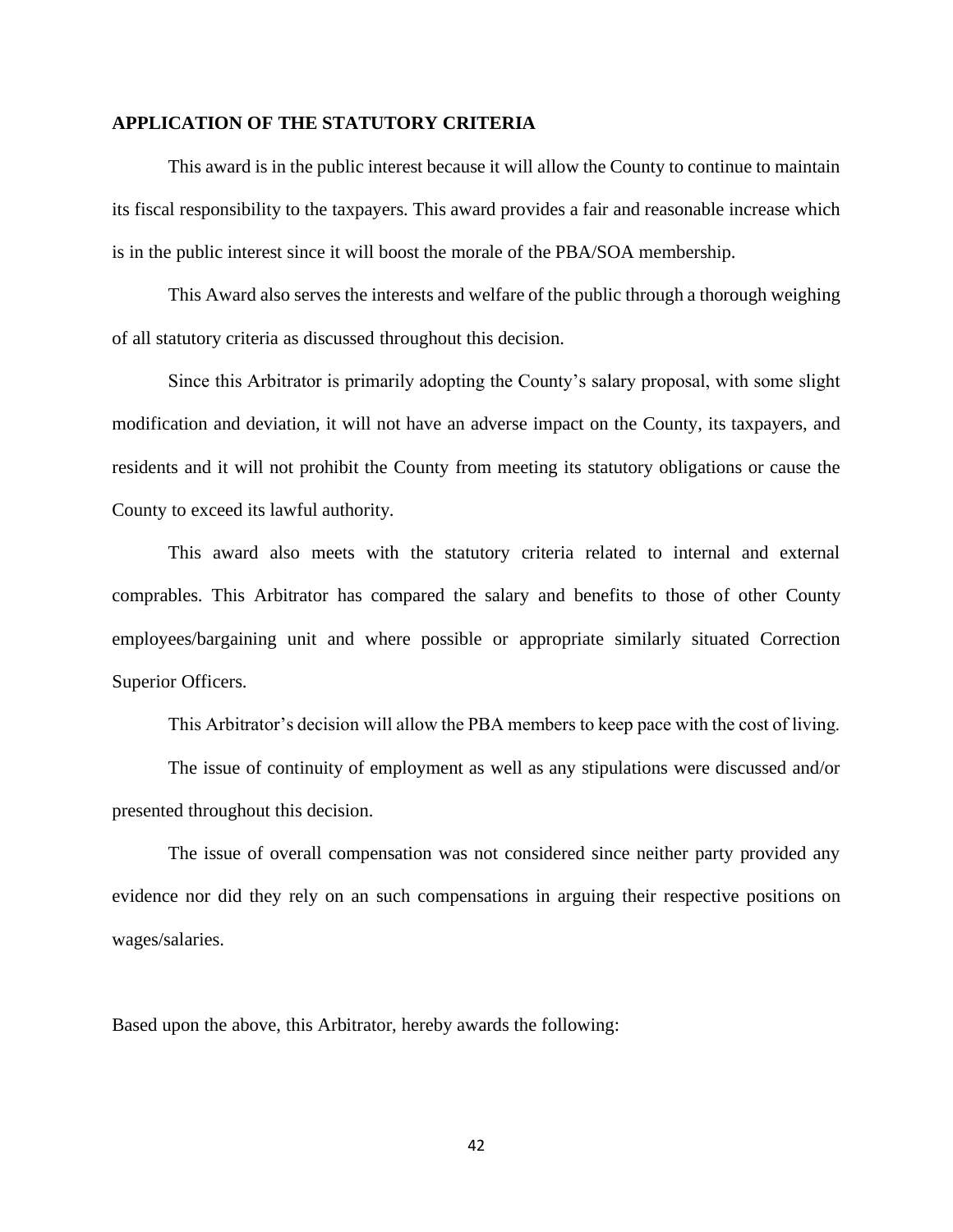### **DETAILED SUMMARY OF THE AWARD**

### **ARTICLE II - SALARIES:**

Effective January 1, 2019, 2% increase to base salary. Effective January 1, 2020, 2% increase to base salary and \$500 not to base one-time payment. Effective January 1, 2021, 2% increase to base salary and \$500 not to base one-time payment. Effective January 1, 2022, 2.25% increase to base salary. Effective January 1, 2023, 2.25% increase to base salary.

All proposals by the Policemen's Benevolent Association, SOA and Burlington County not awarded or discussed herein are considered denied and dismissed as there was insufficient evidence to award or discuss. All provisions of the existing Collectively Negotiated Agreements set forth in the 2015-2018 M.O.A. and 2012-2014 C.N.A. shall be carried forward except for those which have been modified by the terms of this Award and any prior agreements and stipulations between the parties.

The testimony given and the evidence provided at the Hearings as well as contained in the post-hearing briefs supports the above conclusions.